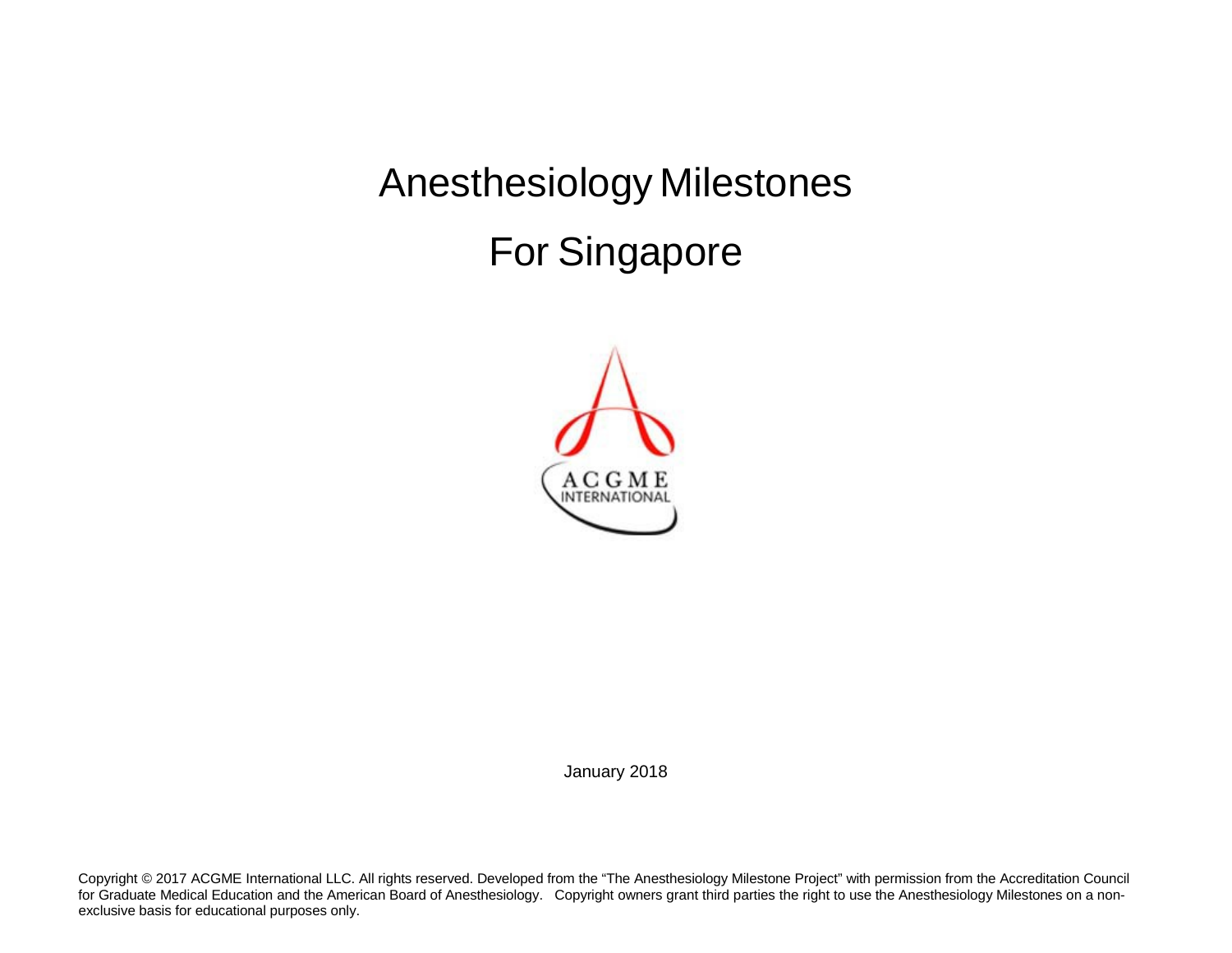## Anesthesiology Milestones for Singapore

The Milestones are designed only for use in evaluation of residents in the context of their participation in ACGME-I-accredited residency programs. The Milestones provide a framework for the assessment of the development of the resident in key dimensions of the elements of physician competency in a specialty. They neither represent the entirety of the dimensions of the six domains of physician competency, nor are they designed to be relevant in any other context.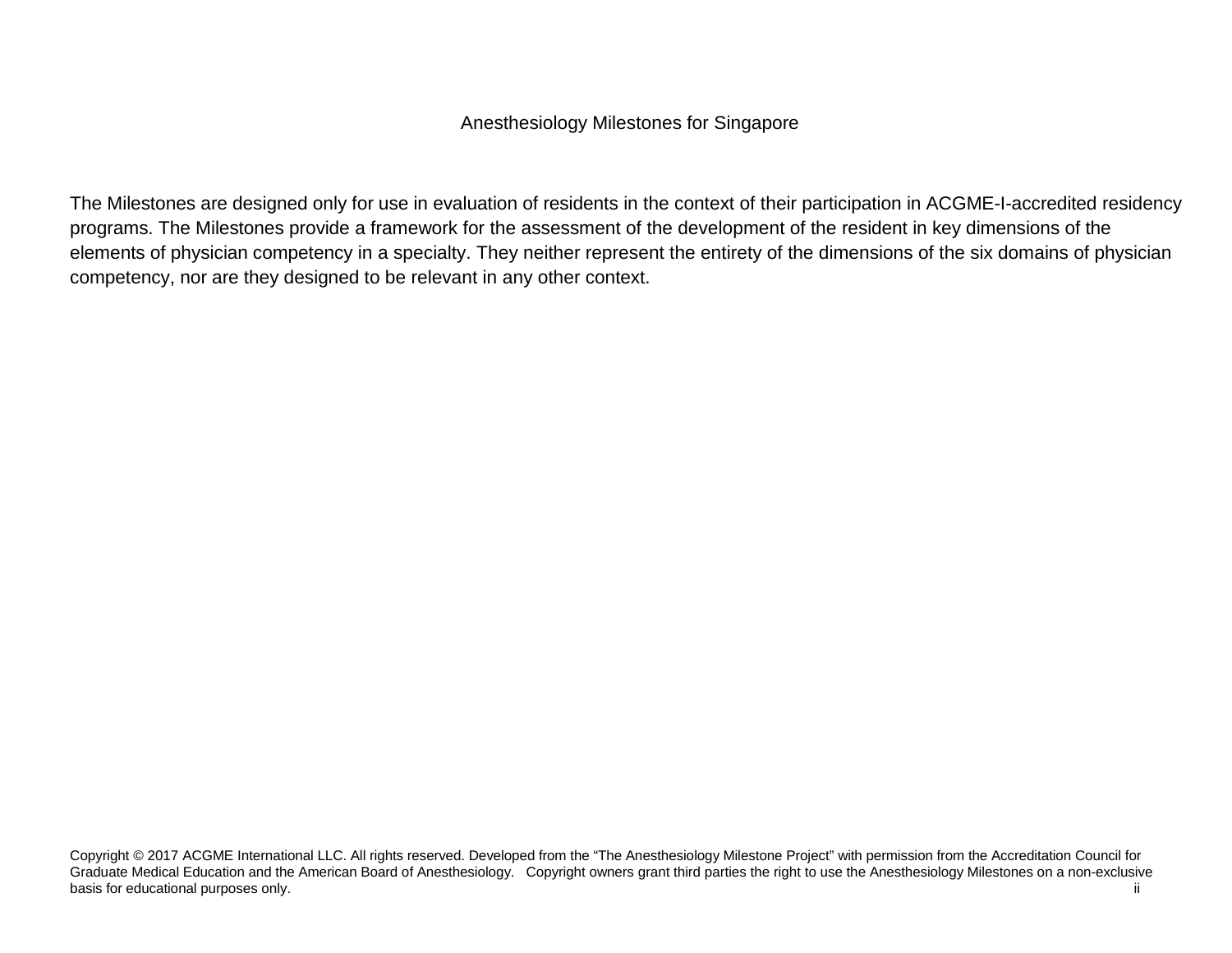## **Milestones Reporting**

This document presents milestones designed for programs to use in semi-annual review of resident performance and reporting to the ACGME-I. Milestones are knowledge, skills, attitudes, and other attributes for each of the ACGME-I competencies organized in a developmental framework from less to more advanced. They are descriptors and targets for resident performance as a learner moves from entry into their program through graduation.

For each period, review and reporting will involve selecting milestone levels that best describe each resident's current performance and attributes. Milestones are arranged in numbered levels. Tracking from "Level 1" to "Level 5" is synonymous with moving from novice to expert in the specialty. These levels do not correspond with time in the educational program. Dependent upon previous education and experience, residents may enter a program at varying points in the Milestones.

Selection of a level implies that the resident substantially demonstrates the milestones in that level, as well as those in lower levels (see the diagram on page v).

Level 1: The resident demonstrates milestones expected of a resident who has completed one post-graduate year of education in either an integrated anesthesiology program or another preliminary education year prior to entering the CA1 year in anesthesiology.

**Level 2:** The resident demonstrates milestones expected of a resident in anesthesiology residency prior to significant experience in the subspecialties of anesthesiology.

**Level 3:** The resident demonstrates milestones expected of a resident after having experience in the subspecialties of anesthesiology.

Level 4: The resident substantially fulfills the milestones expected of an anesthesiology residency, and is ready to transition to independent practice. This level is designed as the graduation target.

Level 5: The resident has advanced beyond performance targets defined for residency, and is demonstrating "aspirational" goals, which might describe the performance of someone who has been in practice for several years. It is expected that only a few exceptional residents will reach this level for selected milestones.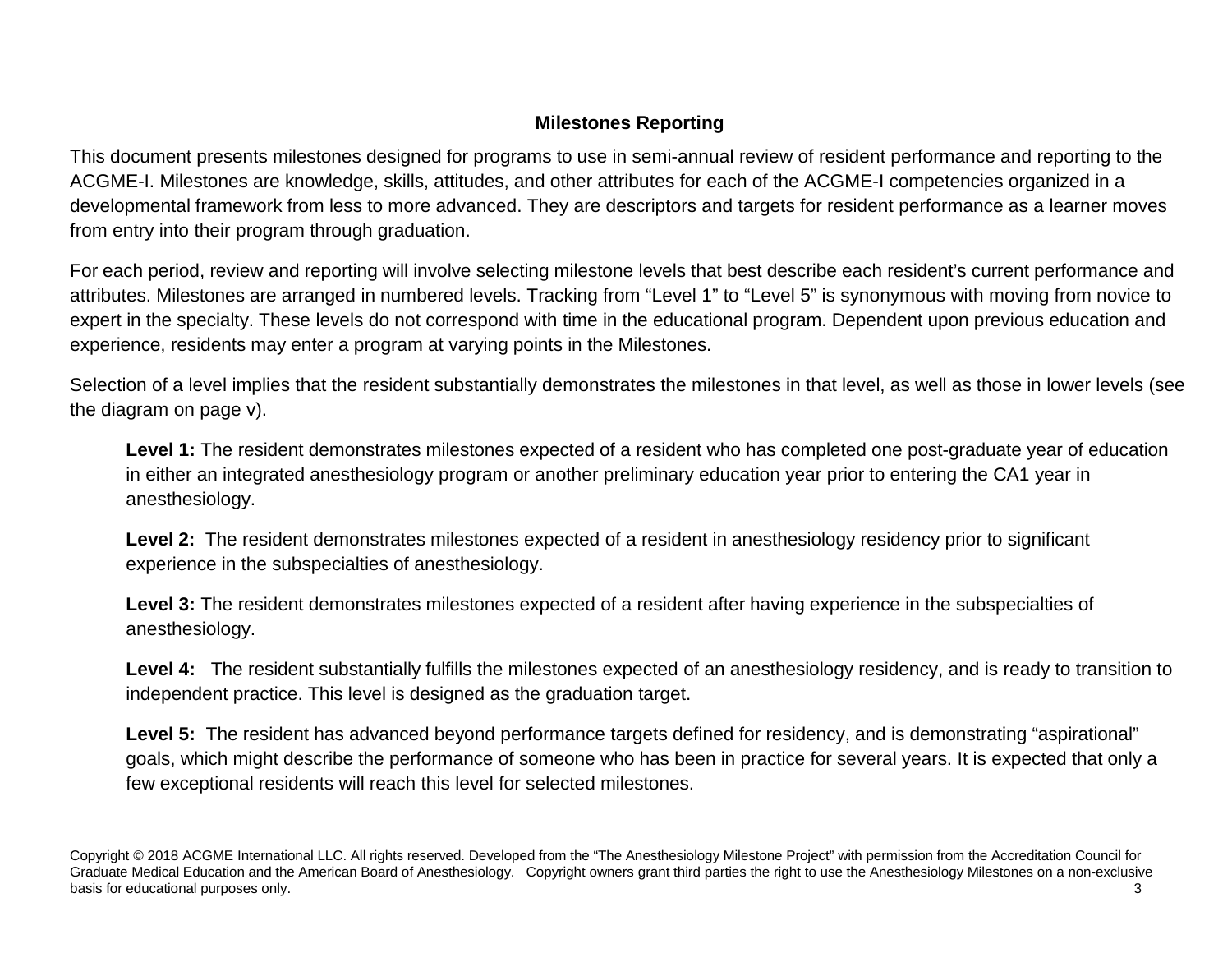## **Additional Notes**

The "Level 4" Milestones are designed as the graduation *target* and *do not* represent a graduation *requirement*. Making decisions about readiness for graduation is the purview of the program director. Study of Milestones performance data will be required before the ACGME-I and its partners will be able to determine whether milestones in the first four levels appropriately represent the developmental framework, and whether Milestone data overall are of sufficient quality to be used for high-stakes decisions.

*Answers to Frequently Asked Questions about Milestones are posted on the ACGME-I website.*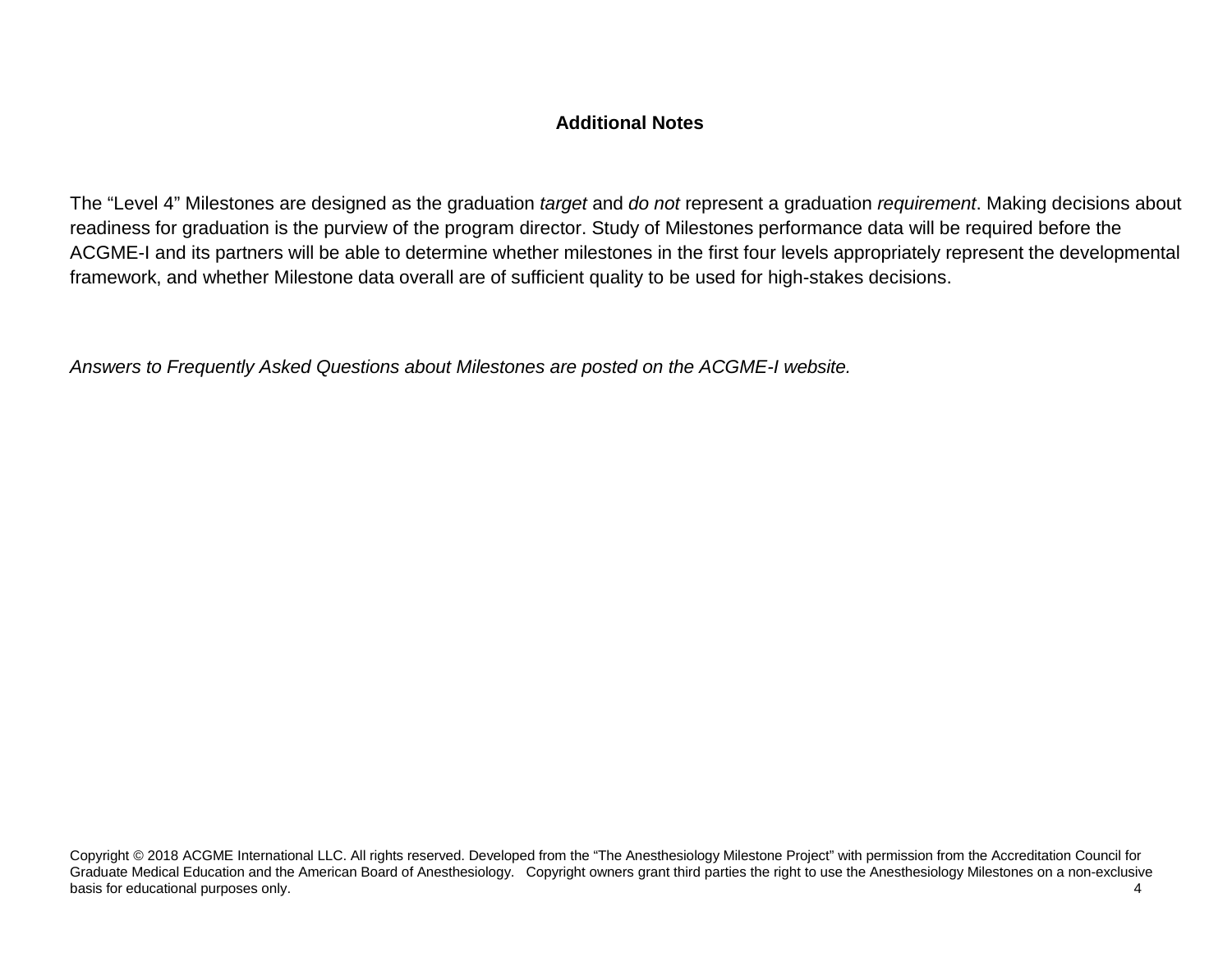The diagram below presents an example set of milestones for one sub-competency in the same format as the ACGME-I Report Worksheet. For each reporting period, a learner's performance on the milestones for each sub-competency will be indicated by selecting the level of milestones that best describes that learner's performance in relation to those milestones.

| Systems-Based Practice 1: Patient Safety and Quality Improvement                                                                                                    |                                                                                                                                                                                                                                                 |                                                                                                                                                                               |                                                                                                                                                                                                                    |                                                                                                                                                                                                         |  |
|---------------------------------------------------------------------------------------------------------------------------------------------------------------------|-------------------------------------------------------------------------------------------------------------------------------------------------------------------------------------------------------------------------------------------------|-------------------------------------------------------------------------------------------------------------------------------------------------------------------------------|--------------------------------------------------------------------------------------------------------------------------------------------------------------------------------------------------------------------|---------------------------------------------------------------------------------------------------------------------------------------------------------------------------------------------------------|--|
| Level 1                                                                                                                                                             | Level 2                                                                                                                                                                                                                                         | Level 3                                                                                                                                                                       | Level 4                                                                                                                                                                                                            | Level 5                                                                                                                                                                                                 |  |
| Demonstrates<br>knowledge of common<br>patient safety events                                                                                                        | Identifies system<br>factors that lead to<br>patient safety events                                                                                                                                                                              | Participates in analysis<br>of patient safety events<br>(simulated or actual)                                                                                                 | Conducts analysis of<br>patient safety events<br>and offers error<br>prevention strategies<br>(simulated or actual)                                                                                                | Actively engages teams<br>and processes to<br>modify systems to<br>prevent patient safety<br>events                                                                                                     |  |
| Demonstrates<br>knowledge of how to<br>report patient safety<br>events<br>Demonstrates<br>knowledge of basic<br>quality improvement<br>methodologies and<br>metrics | Reports patient safety<br>events through<br>institutional reporting<br>systems (actual or<br>simulated)<br>Describes local quality<br>improvement initiatives<br>(e.g., community<br>vaccination rate,<br>infection rate, smoking<br>cessation) | Participates in<br>disclosure of patient<br>safety events to<br>patients and families<br>(simulated or actual)<br>Participates in local<br>quality improvement<br>initiatives | Discloses patient safety<br>events to patients and<br>families (simulated or<br>actual)<br>Demonstrates the skills<br>required to identify,<br>develop, implement, and<br>analyze a quality<br>improvement project | Role models or mentors<br>others in the disclosure<br>of patient safety events<br>Creates, implements,<br>and assesses quality<br>improvement initiatives<br>at the institutional or<br>community level |  |
|                                                                                                                                                                     |                                                                                                                                                                                                                                                 |                                                                                                                                                                               |                                                                                                                                                                                                                    |                                                                                                                                                                                                         |  |
| Comments:                                                                                                                                                           |                                                                                                                                                                                                                                                 |                                                                                                                                                                               |                                                                                                                                                                                                                    | Not yet achieved Level 1                                                                                                                                                                                |  |
| Selecting a response box in the middle<br>of a level implies that milestones in<br>that level and in lower levels have been<br>substantially demonstrated.          |                                                                                                                                                                                                                                                 | Selecting a response box on the line in<br>between levels indicates that milestones in<br>lower levels have been substantially<br>the higher level(s).                        | demonstrated as well as some milestones in                                                                                                                                                                         |                                                                                                                                                                                                         |  |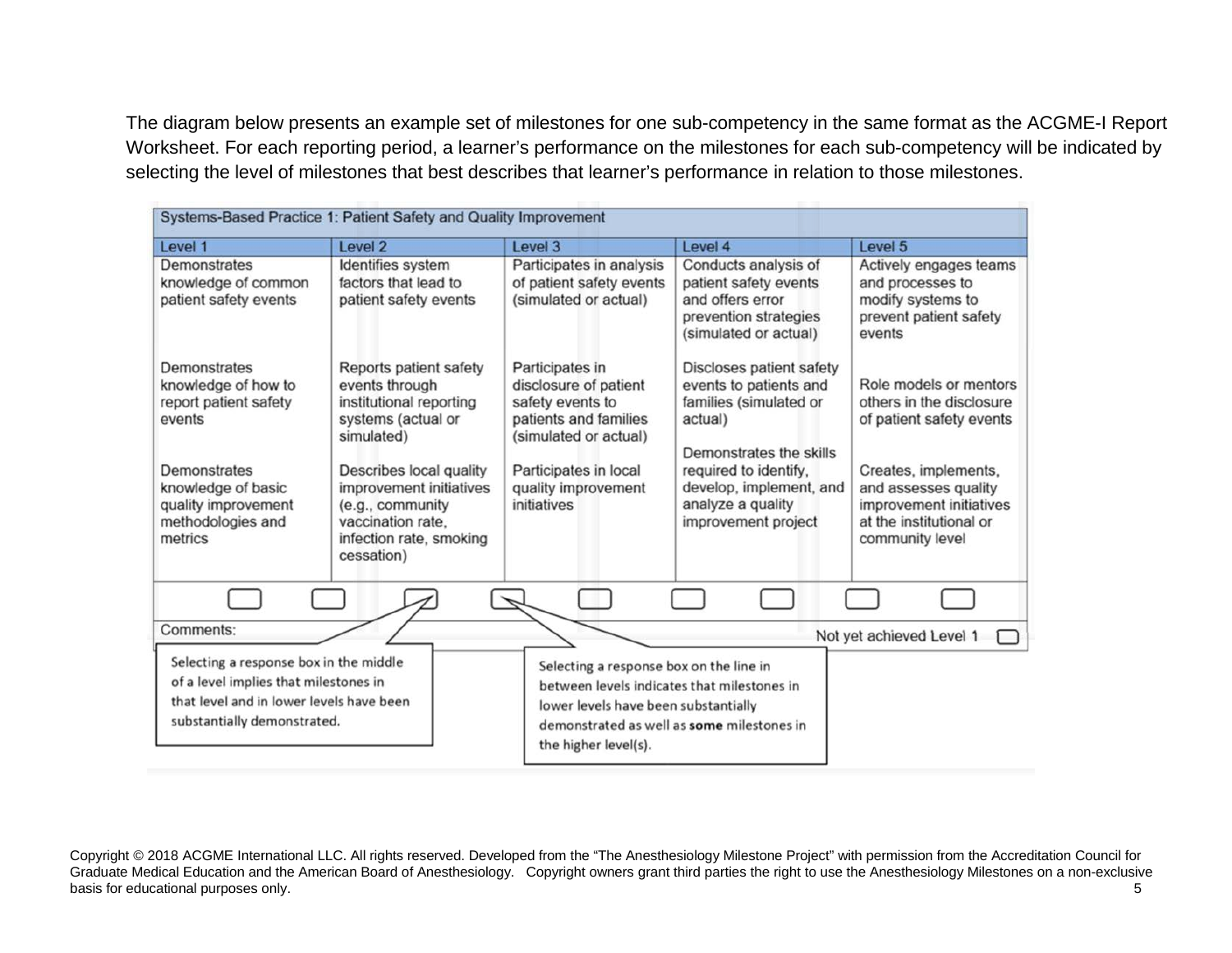## January 2018 **Annual Strutter Engine Strutter Annual Anesthesiology Milestones for Singapore**

| Patient Care 1: Pre-Anesthetic Patient Evaluation, Assessment, and Preparation                                                                                                                                                                                                                                                 |                                                                                                                                             |                                                                                                                                                                                                                                     |                                                                                                                                                                 |                                                                                                                                         |  |
|--------------------------------------------------------------------------------------------------------------------------------------------------------------------------------------------------------------------------------------------------------------------------------------------------------------------------------|---------------------------------------------------------------------------------------------------------------------------------------------|-------------------------------------------------------------------------------------------------------------------------------------------------------------------------------------------------------------------------------------|-----------------------------------------------------------------------------------------------------------------------------------------------------------------|-----------------------------------------------------------------------------------------------------------------------------------------|--|
| Level 1                                                                                                                                                                                                                                                                                                                        | Level <sub>2</sub>                                                                                                                          | Level 3                                                                                                                                                                                                                             | Level 4                                                                                                                                                         | Level 5                                                                                                                                 |  |
| Performs general histories<br>and physical examinations                                                                                                                                                                                                                                                                        | Identifies disease processes<br>and medical issues relevant<br>to anesthetic care                                                           | Identifies disease processes<br>and medical or surgical<br>issues relevant to<br>subspecialty anesthetic care;<br>may need guidance in<br>identifying unusual clinical<br>problems and their<br>implications for anesthesia<br>care | Performs assessment of<br>complex or critically-ill<br>patients without missing<br>major issues that impact<br>anesthesia care with<br>conditional independence | Independently performs<br>comprehensive assessment<br>for all patients                                                                  |  |
| Identifies clinical issues<br>relevant to anesthetic care<br>with direct supervision                                                                                                                                                                                                                                           | Optimizes preparation of<br>non-complex patients<br>receiving anesthetic care                                                               | Optimizes preparation of<br>patients with complex<br>problems or requiring<br>subspecialty anesthesia care<br>with indirect supervision                                                                                             | Optimizes preparation of<br>complex or critically-ill<br>patients with conditional<br>independence                                                              | Independently serves as a<br>consultant to other members<br>of the health care team<br>regarding optimal pre-<br>anesthetic preparation |  |
| Identifies the elements and<br>process of informed consent<br>Obtains informed consent for<br>routine anesthetic care;<br>discusses likely risks,<br>benefits, and alternatives in a<br>straightforward manner;<br>responds appropriately to<br>patient's or surrogate's<br>questions; recognizes when<br>assistance is needed | Obtains appropriate informed<br>consent tailored to<br>subspecialty care or<br>complicated clinical situations<br>with indirect supervision | Obtains appropriate<br>informed consent tailored to<br>subspecialty care or<br>complicated clinical<br>situations with conditional<br>independence                                                                                  | Consistently ensures that<br>informed consent is<br>comprehensive and<br>addresses patient and family<br>needs                                                  |                                                                                                                                         |  |
|                                                                                                                                                                                                                                                                                                                                |                                                                                                                                             |                                                                                                                                                                                                                                     |                                                                                                                                                                 |                                                                                                                                         |  |
| Comments:                                                                                                                                                                                                                                                                                                                      |                                                                                                                                             |                                                                                                                                                                                                                                     |                                                                                                                                                                 | Not Yet Achieved Level 1                                                                                                                |  |
|                                                                                                                                                                                                                                                                                                                                |                                                                                                                                             |                                                                                                                                                                                                                                     |                                                                                                                                                                 |                                                                                                                                         |  |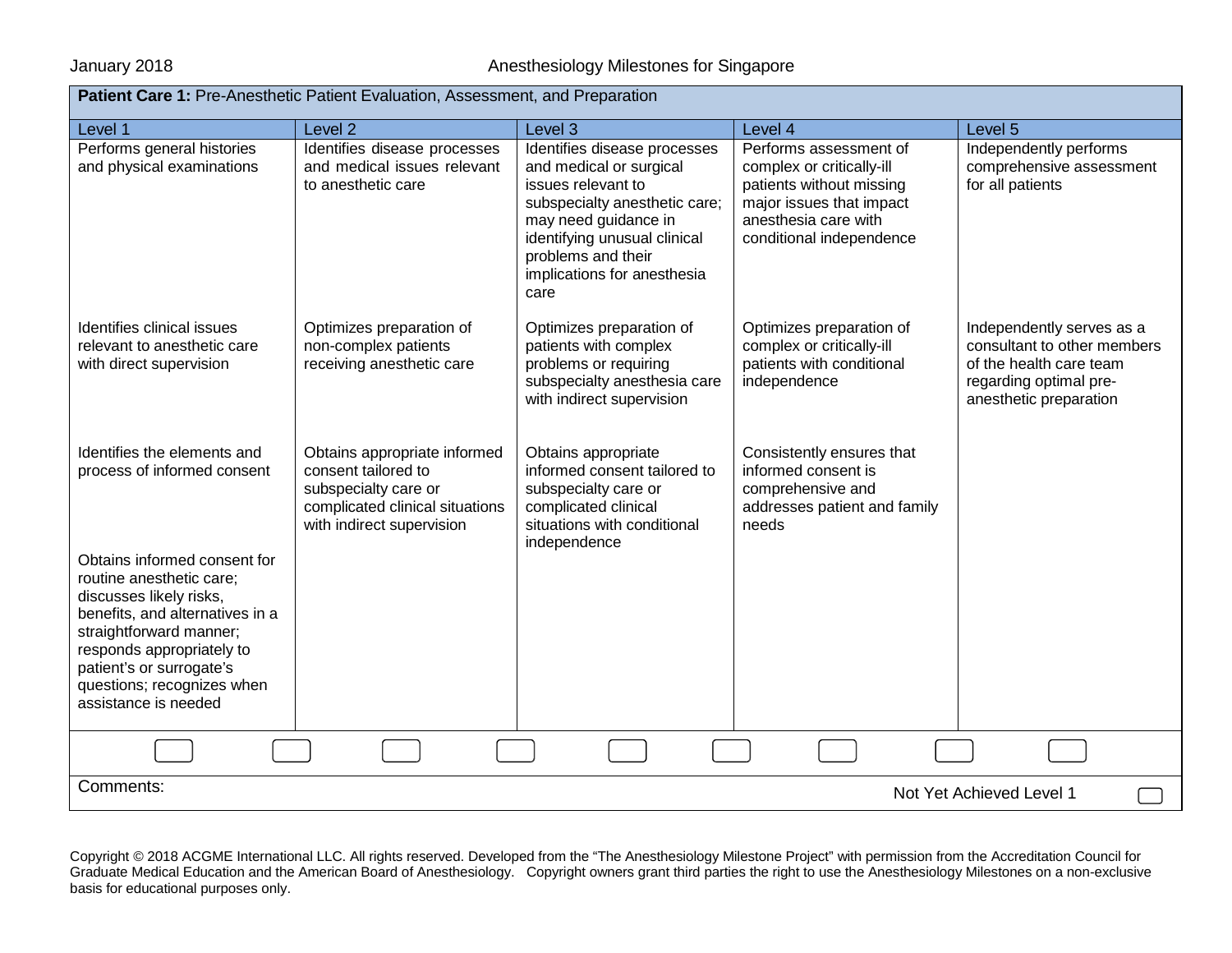| Patient Care 2: Anesthetic Plan and Conduct                                                                                                                                        |                                                                                                                                                                                                                                                          |                                                                                                                                                                                                                                                                |                                                                                                                                                                                                                                                                             |                                                                                                                                                                                                                 |  |
|------------------------------------------------------------------------------------------------------------------------------------------------------------------------------------|----------------------------------------------------------------------------------------------------------------------------------------------------------------------------------------------------------------------------------------------------------|----------------------------------------------------------------------------------------------------------------------------------------------------------------------------------------------------------------------------------------------------------------|-----------------------------------------------------------------------------------------------------------------------------------------------------------------------------------------------------------------------------------------------------------------------------|-----------------------------------------------------------------------------------------------------------------------------------------------------------------------------------------------------------------|--|
| Level 1                                                                                                                                                                            | Level 2                                                                                                                                                                                                                                                  | Level 3                                                                                                                                                                                                                                                        | Level 4                                                                                                                                                                                                                                                                     | Level 5                                                                                                                                                                                                         |  |
| Formulates patient care<br>plans that include<br>consideration of underlying<br>clinical conditions, past<br>medical history, and<br>patient, medical, or<br>surgical risk factors | Formulates anesthetic<br>plans for patients<br>undergoing routine<br>procedures that include<br>consideration of underlying<br>clinical conditions, past<br>medical history, patient,<br>anesthetic, and surgical<br>risk factors, and patient<br>choice | Formulates anesthetic<br>plans for patients<br>undergoing common<br>subspecialty procedures<br>that include consideration<br>of medical, anesthetic,<br>and surgical risk factors,<br>and that take into<br>consideration a patient's<br>anesthetic preference | Formulates and tailors<br>anesthetic plans that<br>include consideration of<br>medical, anesthetic, and<br>surgical risk factors and<br>patient preference for<br>patients with complex<br>medical issues undergoing<br>complex procedures with<br>conditional independence | Independently formulates<br>anesthetic plans that<br>include consideration of<br>medical, anesthetic, and<br>surgical risk factors, as<br>well as patient preference,<br>for complex patients and<br>procedures |  |
| Adapts to new<br>departments and peri-<br>operative care for delivery<br>of patient care                                                                                           | Conducts routine<br>anesthetics, including<br>management of commonly<br>encountered physiologic<br>alterations associated with<br>anesthetic care, with<br>indirect supervision                                                                          | Conducts subspecialty<br>anesthetics with indirect<br>supervision, but may<br>require direct supervision<br>for more complex<br>procedures and patients                                                                                                        | Conducts complex<br>anesthetics with<br>conditional independence;<br>may supervise others in<br>the management of<br>complex clinical problems                                                                                                                              | Conducts complex<br>anesthetic management<br>independently                                                                                                                                                      |  |
|                                                                                                                                                                                    |                                                                                                                                                                                                                                                          |                                                                                                                                                                                                                                                                |                                                                                                                                                                                                                                                                             |                                                                                                                                                                                                                 |  |
| Comments:<br>Not Yet Achieved Level 1                                                                                                                                              |                                                                                                                                                                                                                                                          |                                                                                                                                                                                                                                                                |                                                                                                                                                                                                                                                                             |                                                                                                                                                                                                                 |  |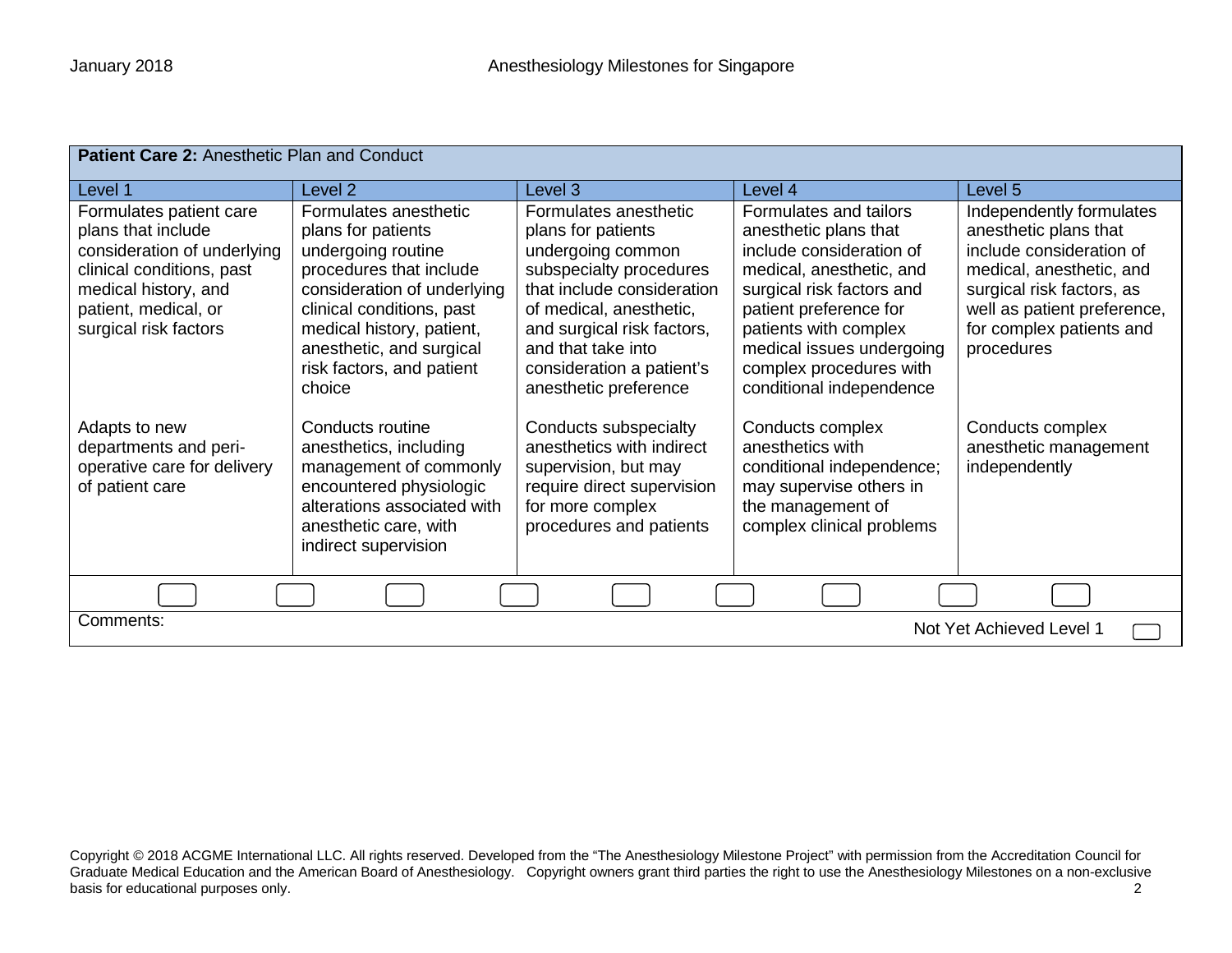| Patient Care 3: Peri-Procedural Pain Management                                                                                                          |                                                                                                                                           |                                                                                                                                           |                                                                                                                                                                                                                        |                                                      |  |
|----------------------------------------------------------------------------------------------------------------------------------------------------------|-------------------------------------------------------------------------------------------------------------------------------------------|-------------------------------------------------------------------------------------------------------------------------------------------|------------------------------------------------------------------------------------------------------------------------------------------------------------------------------------------------------------------------|------------------------------------------------------|--|
| Level 1                                                                                                                                                  | Level <sub>2</sub>                                                                                                                        | Level 3                                                                                                                                   | Level 4                                                                                                                                                                                                                | Level 5                                              |  |
| Recognizes and initiates<br>management of common<br>pain states; seeks advice<br>for management of pain<br>that does not respond to<br>routine therapies | Manages uncomplicated<br>peri-procedural pain with<br>indirect supervision;<br>requires direct supervision<br>for complex pain situations | Manages complex peri-<br>procedural pain with<br>indirect supervision;<br>consults with a pain<br>medicine specialist when<br>appropriate | Manages complex peri-<br>procedural pain for all<br>patients, including those<br>with chronic pain, with<br>conditional independence                                                                                   | Independently manages<br>peri-procedural pain states |  |
|                                                                                                                                                          |                                                                                                                                           |                                                                                                                                           | Recognizes the need to<br>consult a pain medicine<br>specialist to address<br>complex pain<br>management issues or co-<br>existing chronic pain<br>states that are not<br>responsive to usual<br>management strategies |                                                      |  |
|                                                                                                                                                          |                                                                                                                                           |                                                                                                                                           |                                                                                                                                                                                                                        |                                                      |  |
| Comments:                                                                                                                                                |                                                                                                                                           |                                                                                                                                           |                                                                                                                                                                                                                        | Not Yet Achieved Level 1                             |  |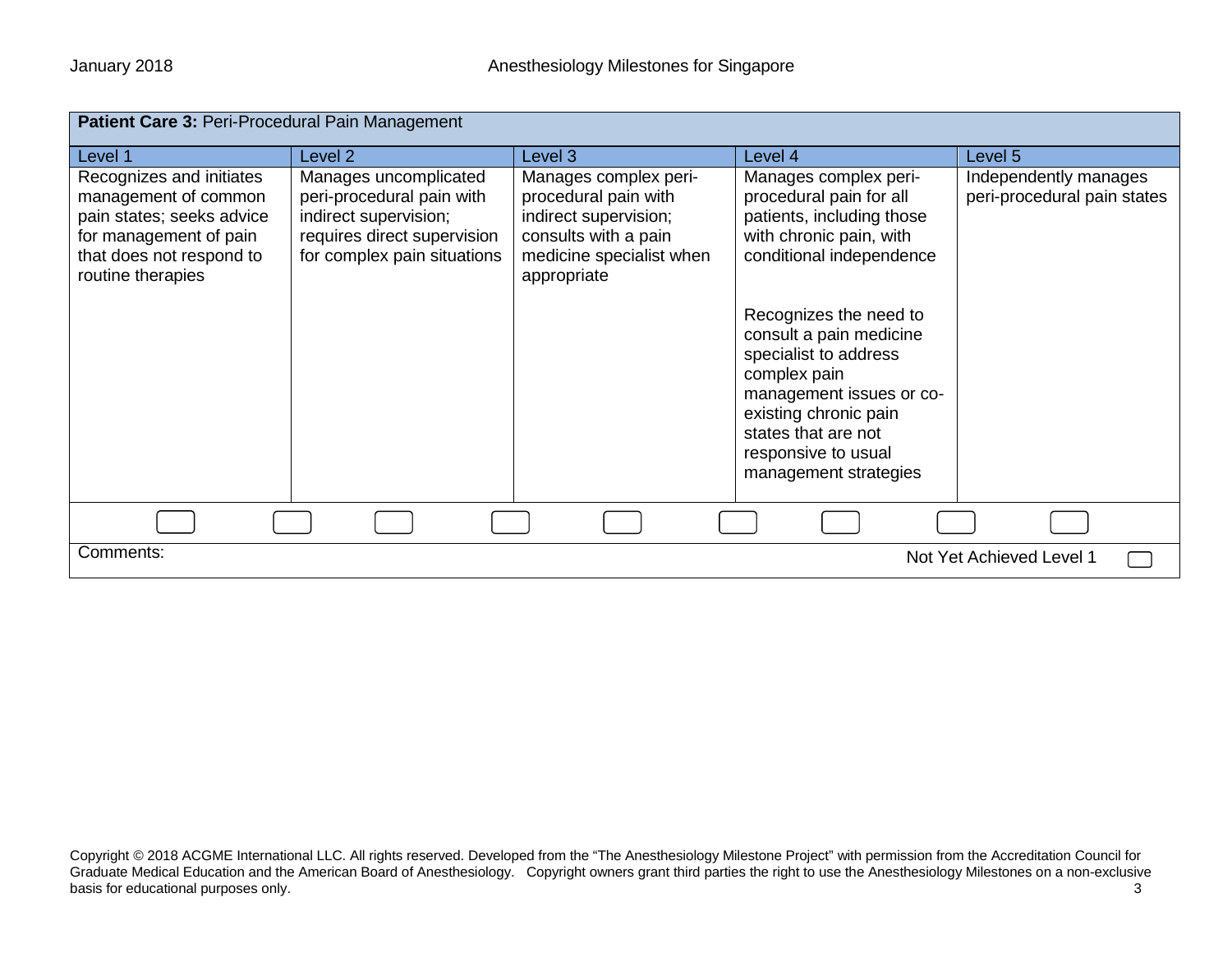| Patient Care 4: Management of Peri-Anesthetic Complications                                                                                                                            |                                                                                                                                                                                           |                                                                                                                                                                                                  |                                                                                                                          |                                                                               |
|----------------------------------------------------------------------------------------------------------------------------------------------------------------------------------------|-------------------------------------------------------------------------------------------------------------------------------------------------------------------------------------------|--------------------------------------------------------------------------------------------------------------------------------------------------------------------------------------------------|--------------------------------------------------------------------------------------------------------------------------|-------------------------------------------------------------------------------|
| Level 1                                                                                                                                                                                | Level 2                                                                                                                                                                                   | Level 3                                                                                                                                                                                          | Level 4                                                                                                                  | Level 5                                                                       |
| Performs patient<br>assessments and<br>identifies common<br>complications associated<br>with patient care; begins<br>initial management of<br>complications with direct<br>supervision | Performs post-anesthetic<br>assessment to identify<br>complications of<br>anesthetic care; begins<br>initial management of<br>peri-anesthetic<br>complications with direct<br>supervision | Identifies and manages<br>peri-anesthetic<br>complications unique to<br>subspecialty or medically<br>complex patients, and<br>requests appropriate<br>consultations with indirect<br>supervision | Identifies and manages all<br>peri-anesthetic<br>complications with<br>conditional independence<br>(consultant off-site) | Independently identifies<br>and manages all peri-<br>anesthetic complications |
|                                                                                                                                                                                        |                                                                                                                                                                                           |                                                                                                                                                                                                  |                                                                                                                          |                                                                               |
| Comments:<br>Not Yet Achieved Level 1                                                                                                                                                  |                                                                                                                                                                                           |                                                                                                                                                                                                  |                                                                                                                          |                                                                               |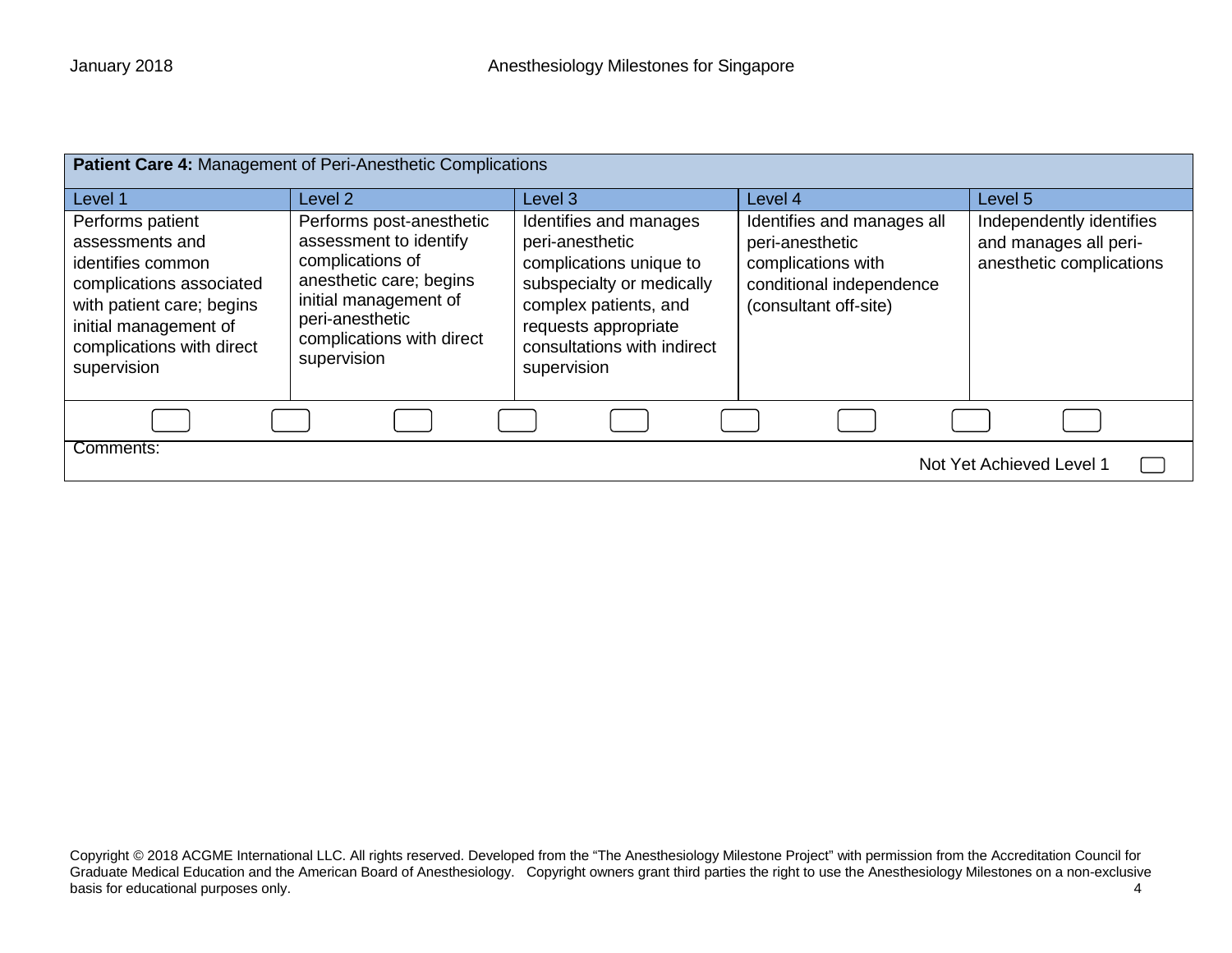| Patient Care 5: Crisis Management                                                                                                                             |                                                                                                                                                                                                                                          |                                                                                                                                                                                                                          |                                                                                                                                         |                                                                                                                                                  |
|---------------------------------------------------------------------------------------------------------------------------------------------------------------|------------------------------------------------------------------------------------------------------------------------------------------------------------------------------------------------------------------------------------------|--------------------------------------------------------------------------------------------------------------------------------------------------------------------------------------------------------------------------|-----------------------------------------------------------------------------------------------------------------------------------------|--------------------------------------------------------------------------------------------------------------------------------------------------|
| Level 1                                                                                                                                                       | Level 2                                                                                                                                                                                                                                  | Level 3                                                                                                                                                                                                                  | Level 4                                                                                                                                 | Level 5                                                                                                                                          |
| Recognizes acutely ill or<br>medically deteriorating<br>patients; initiates basic<br>medical care for common<br>acute events; calls for<br>help appropriately | Constructs prioritized<br>differential diagnoses that<br>include the most likely<br>etiologies for acute clinical<br>deterioration; initiates<br>treatment with indirect<br>supervision and seeks<br>direct supervision<br>appropriately | Identifies and manages<br>clinical crises with indirect<br>supervision; may require<br>direct supervision in<br>complex situations;<br>assumes increasing<br>responsibility for<br>leadership of crisis<br>response team | Identifies and manages<br>clinical crises appropriately<br>with conditional<br>independence; can<br>coordinates crisis team<br>response | Identifies and manages<br>clinical crises appropriately<br>with full independence;<br>coordinates inter-<br>departmental crisis team<br>response |
|                                                                                                                                                               |                                                                                                                                                                                                                                          |                                                                                                                                                                                                                          |                                                                                                                                         |                                                                                                                                                  |
| Comments:<br>Not Yet Achieved Level 1                                                                                                                         |                                                                                                                                                                                                                                          |                                                                                                                                                                                                                          |                                                                                                                                         |                                                                                                                                                  |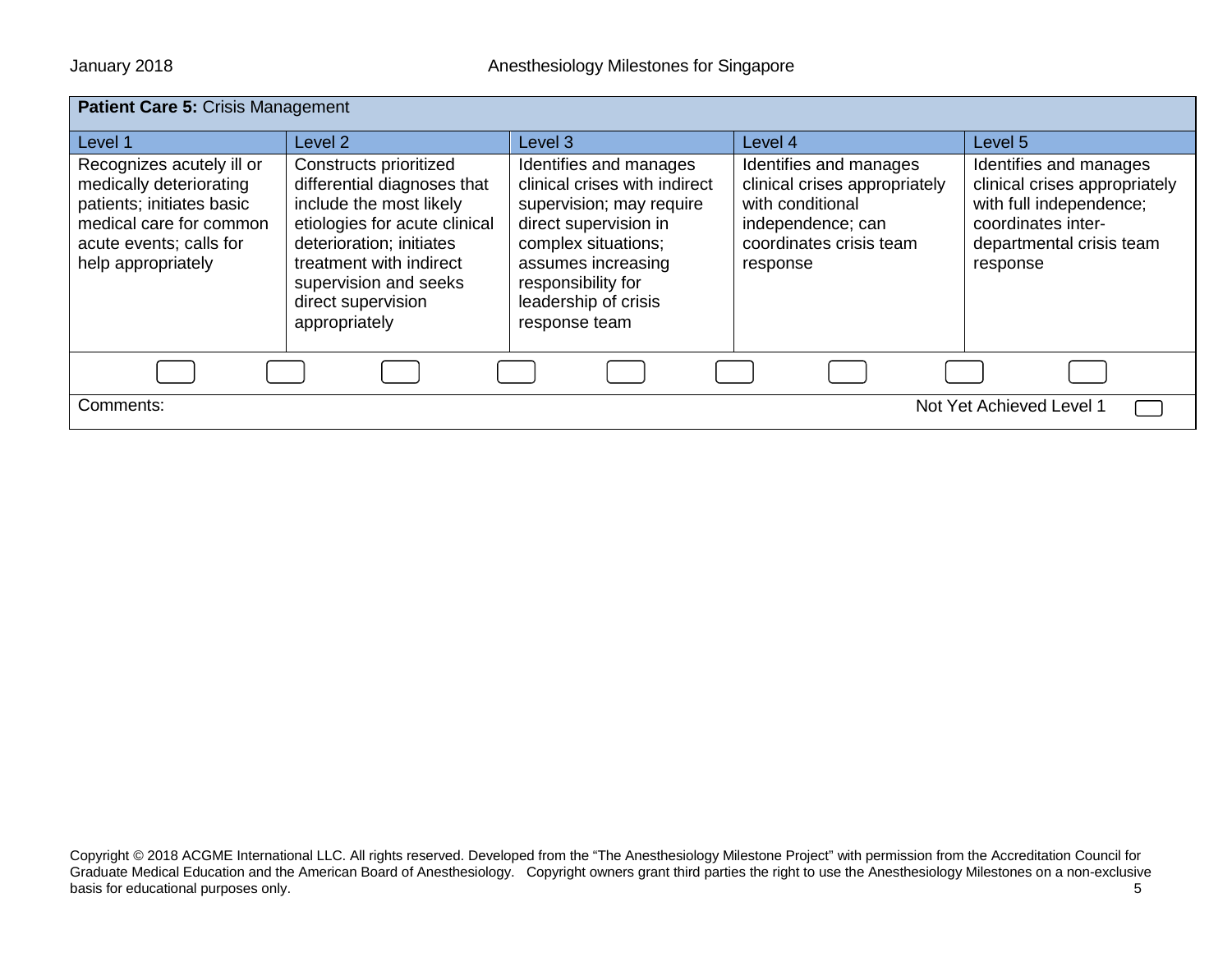| <b>Patient Care 6:</b> Triage and Management of the Critically-III Patient in a Non-Operative Setting                                                                                                     |                                                                                                                                                                                                          |                                                                                                            |                                                                                                                                                                                                                                                                        |                                                                                                                                                          |  |
|-----------------------------------------------------------------------------------------------------------------------------------------------------------------------------------------------------------|----------------------------------------------------------------------------------------------------------------------------------------------------------------------------------------------------------|------------------------------------------------------------------------------------------------------------|------------------------------------------------------------------------------------------------------------------------------------------------------------------------------------------------------------------------------------------------------------------------|----------------------------------------------------------------------------------------------------------------------------------------------------------|--|
| Level 1                                                                                                                                                                                                   | Level <sub>2</sub>                                                                                                                                                                                       | Level 3                                                                                                    | Level 4                                                                                                                                                                                                                                                                | Level 5                                                                                                                                                  |  |
| Performs a focused<br>evaluation of the critically-<br>ill patient; monitors<br>patient's clinical status to<br>identify acute changes<br>and trends;<br>communicates pertinent<br>findings to supervisor | Identifies relevant critical<br>disease processes<br>requiring urgent or<br>emergent intervention;<br>seeks assistance to<br>identify appropriate care<br>setting (e.g., ICU,<br>transitional care unit) | Identifies appropriate care<br>setting and coordinates<br>patient's disposition with<br>direct supervision | Identifies appropriate care<br>setting and coordinates<br>patient's disposition with<br>indirect supervision                                                                                                                                                           | Coordinates transition of<br>care to appropriate care<br>setting; sets clinically<br>appropriate priorities when<br>resources are limited                |  |
| Participates in<br>development and<br>initiation of a treatment<br>plan as directed by<br>supervisor                                                                                                      | Develops, implements, and<br>appropriately modifies<br>treatment plan based on<br>patient's response with<br>direct supervision                                                                          | <b>Prioritizes clinical</b><br>management of clinical<br>problems with indirect<br>supervision             | Defines clinically<br>appropriate priorities when<br>resources are limited<br>Integrates management<br>choices taking into account<br>long-term impact of<br>therapeutic decisions with<br>indirect supervision<br>Supervises other members<br>of the health care team | Serves as a consultant to<br>other members of the<br>health care team regarding<br>initial evaluation and<br>management of the<br>critically-ill patient |  |
|                                                                                                                                                                                                           |                                                                                                                                                                                                          |                                                                                                            |                                                                                                                                                                                                                                                                        |                                                                                                                                                          |  |
| Comments:<br>Not Yet Achieved Level 1                                                                                                                                                                     |                                                                                                                                                                                                          |                                                                                                            |                                                                                                                                                                                                                                                                        |                                                                                                                                                          |  |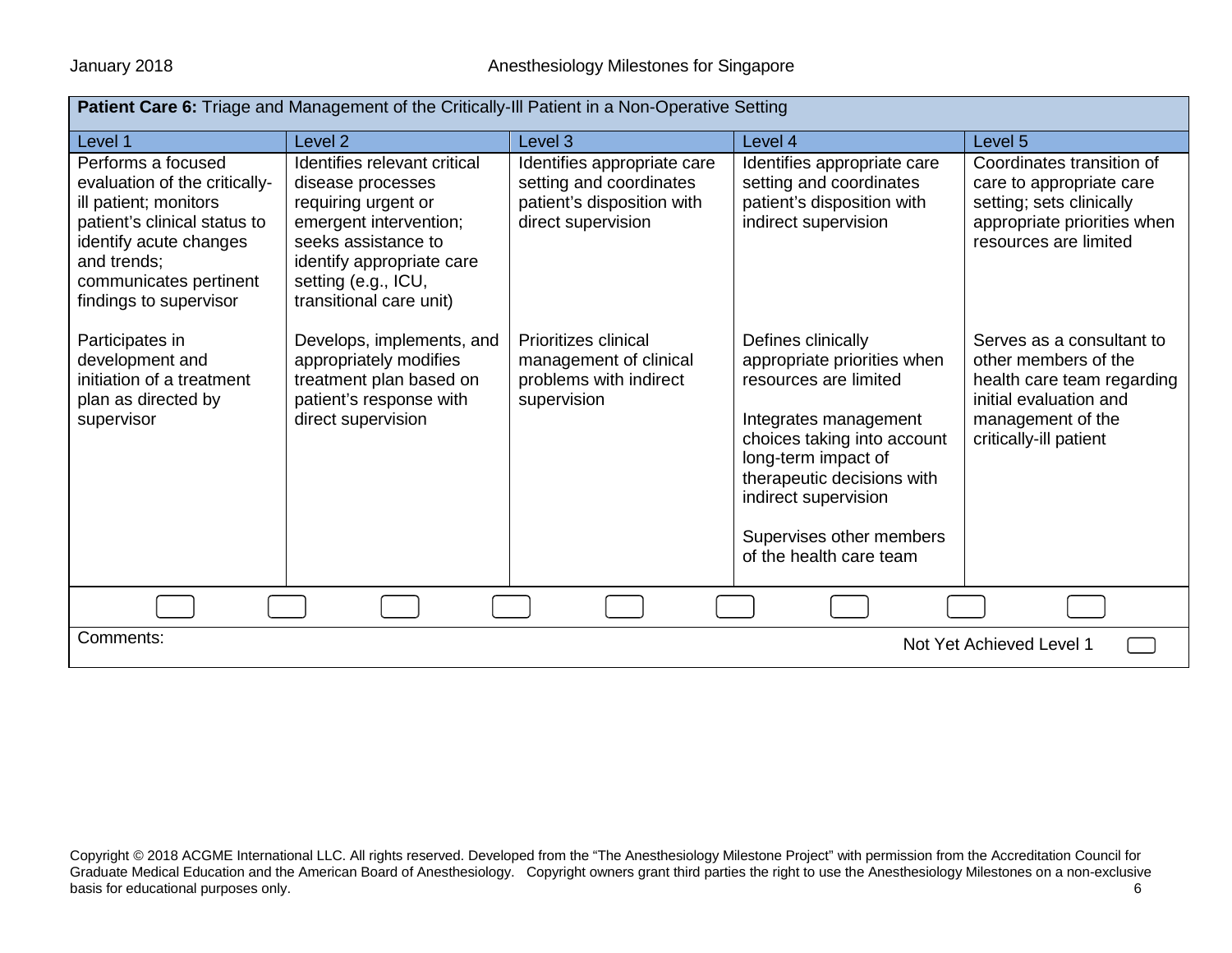| Patient Care 7: Acute, Chronic, and Cancer-Related Pain Consultation and Management                                            |                                                                                                                 |                                                                                                                                                                                                                                    |                                                                                                                                            |                                                                                                                                                                                          |
|--------------------------------------------------------------------------------------------------------------------------------|-----------------------------------------------------------------------------------------------------------------|------------------------------------------------------------------------------------------------------------------------------------------------------------------------------------------------------------------------------------|--------------------------------------------------------------------------------------------------------------------------------------------|------------------------------------------------------------------------------------------------------------------------------------------------------------------------------------------|
| Level 1                                                                                                                        | Level <sub>2</sub>                                                                                              | Level 3                                                                                                                                                                                                                            | Level 4                                                                                                                                    | Level 5                                                                                                                                                                                  |
| Performs targeted history<br>and physical examination<br>for patients with pain,<br>including the use of<br>common pain scales | Diagnoses common acute<br>and chronic pain<br>syndromes; evaluates<br>efficacy of current<br>medication regimen | Formulates differential<br>diagnoses of acute and<br>chronic pain syndromes;<br>identifies appropriate<br>diagnostic evaluation                                                                                                    | Acts as consultant for acute<br>pain management to junior<br>residents and other health<br>care providers with<br>conditional independence | Participates in coordination<br>of care for patients with<br>complex pain problems                                                                                                       |
| Initiates non-<br>interventional, routine<br>therapy for common pain<br>problems with indirect<br>supervision                  | Implements non-<br>interventional pain<br>treatment plans with<br>indirect supervision                          | Participates in simple<br>interventional pain<br>procedures (e.g., trigger<br>point injections, scar<br>injections, lumbar<br>epidural steroid injection<br>[ESI], intravenous [IV]<br>regional blocks) with<br>direct supervision | Consults with non-<br>anesthesiologist specialists<br>regarding pain management<br>as appropriate                                          | Serves as a consultant to<br>other members of the<br>health care team regarding<br>initial evaluation and<br>management of the patient<br>with acute, chronic, or<br>cancer-related pain |
|                                                                                                                                |                                                                                                                 |                                                                                                                                                                                                                                    | Recognizes treatment<br>failures and obtains<br>appropriate consultations,<br>including with a pain<br>medicine specialist                 |                                                                                                                                                                                          |
|                                                                                                                                |                                                                                                                 |                                                                                                                                                                                                                                    |                                                                                                                                            |                                                                                                                                                                                          |
| Comments:<br>Not Yet Achieved Level 1                                                                                          |                                                                                                                 |                                                                                                                                                                                                                                    |                                                                                                                                            |                                                                                                                                                                                          |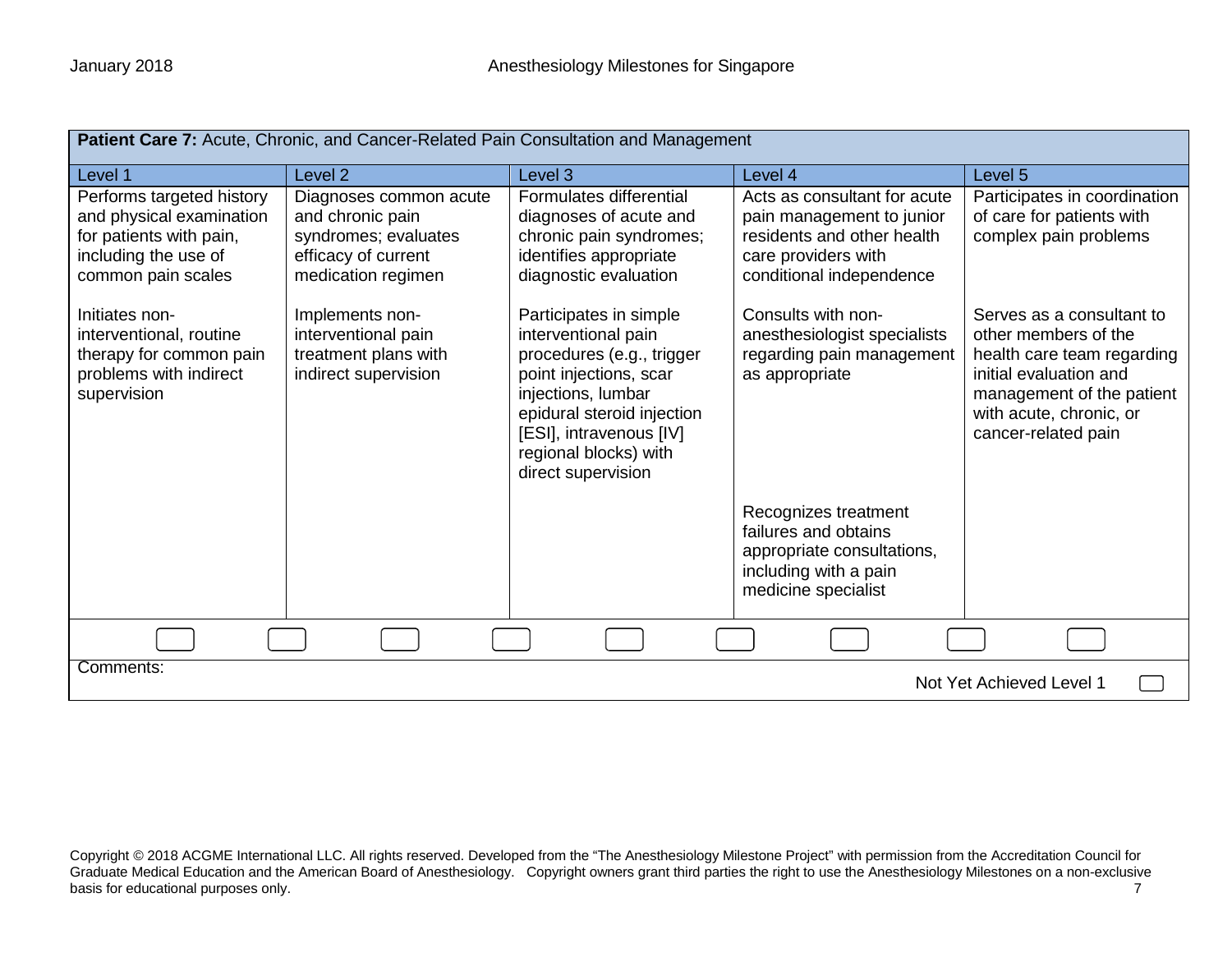| Patient Care 8: Technical Skills: Airway Management                                                                                                                |                                                                                                                                                                               |                                                                                                                                                                                 |                                                                                                                                                                                                          |                                                                                                                                                                           |
|--------------------------------------------------------------------------------------------------------------------------------------------------------------------|-------------------------------------------------------------------------------------------------------------------------------------------------------------------------------|---------------------------------------------------------------------------------------------------------------------------------------------------------------------------------|----------------------------------------------------------------------------------------------------------------------------------------------------------------------------------------------------------|---------------------------------------------------------------------------------------------------------------------------------------------------------------------------|
| Level 1                                                                                                                                                            | Level <sub>2</sub>                                                                                                                                                            | Level 3                                                                                                                                                                         | Level 4                                                                                                                                                                                                  | Level 5                                                                                                                                                                   |
| Recognizes airway<br>patency and adequacy of<br>ventilation based on<br>clinical assessment                                                                        | Applies knowledge of the<br>American Society of<br>Anesthesiologist (ASA)<br>difficult airway algorithm to<br>prepare equipment and<br>supplies for airway<br>management      | Prepares appropriate<br>equipment and supplies for<br>management of difficult<br>airways, including<br>cricothyroidotomy                                                        | Identifies and corrects<br>problems and complications<br>associated with airway<br>management (e.g.,<br>hypoxemia during one-lung<br>ventilation, airway<br>hemorrhage) with<br>conditional independence | Independently assesses<br>and manages the airway<br>for all clinical situations<br>utilizing appropriate<br>advanced airway<br>techniques, including<br>cricothyroidotomy |
| Positions patient for<br>airway management;<br>places oral and nasal<br>airways; performs bag-<br>valve-mask ventilation                                           | Performs advanced airway<br>management techniques,<br>including awake<br>intubations, fiberoptic<br>intubations, and lung<br>isolation techniques under<br>direct supervision | Performs advanced<br>airway management<br>techniques, including<br>awake intubations.<br>fiberoptic intubations, and<br>lung isolation techniques<br>under indirect supervision | Manages all airways,<br>including under special<br>situations (e.g., trauma,<br>patients with<br>tracheostomies, loss of<br>airway), with conditional<br>independence                                    | Independently supervises<br>and provides consultation<br>to other members of the<br>health care team for airway<br>management                                             |
| Performs basic airway<br>management in patients<br>with normal airways,<br>including endotracheal<br>intubation, supraglottic<br>airways, and<br>videolaryngoscopy | Recognizes need for<br>assistance and/or<br>equipment and seeks<br>help                                                                                                       |                                                                                                                                                                                 |                                                                                                                                                                                                          |                                                                                                                                                                           |
|                                                                                                                                                                    |                                                                                                                                                                               |                                                                                                                                                                                 |                                                                                                                                                                                                          |                                                                                                                                                                           |
| Comments:<br>Not Yet Achieved Level 1                                                                                                                              |                                                                                                                                                                               |                                                                                                                                                                                 |                                                                                                                                                                                                          |                                                                                                                                                                           |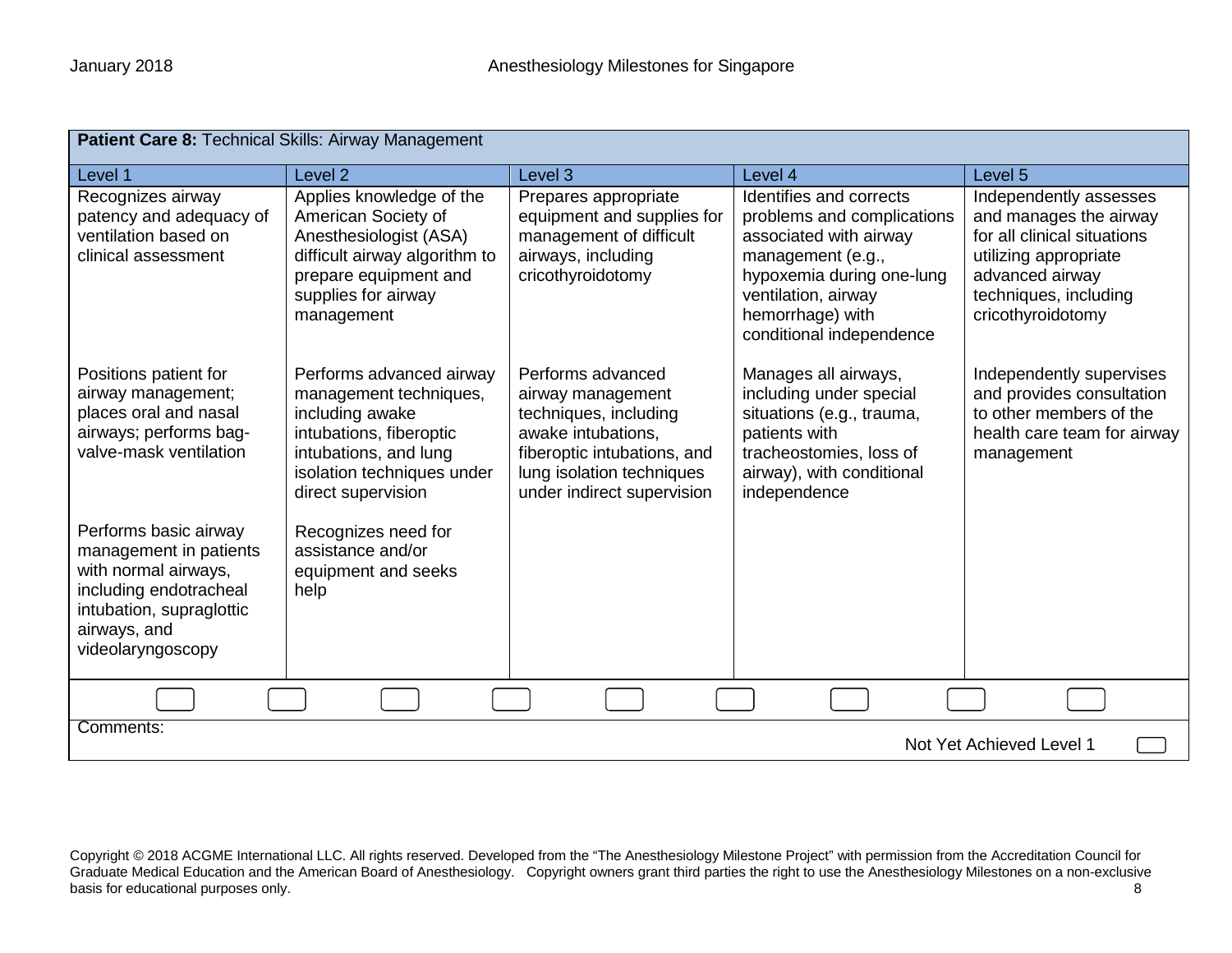| Patient Care 9: Technical Skills: Use and Interpretation of Monitoring and Equipment          |                                                                                                                                  |                                                                                                   |                                                                                                                           |                                                                               |  |
|-----------------------------------------------------------------------------------------------|----------------------------------------------------------------------------------------------------------------------------------|---------------------------------------------------------------------------------------------------|---------------------------------------------------------------------------------------------------------------------------|-------------------------------------------------------------------------------|--|
| Level 1                                                                                       | Level 2                                                                                                                          | Level 3                                                                                           | Level 4                                                                                                                   | Level 5                                                                       |  |
| Demonstrates the correct<br>use of standard<br>monitoring devices                             | Inserts arterial and central<br>venous catheters with<br>indirect supervision                                                    | Inserts arterial catheters<br>and central venous<br>catheters with conditional<br>independence    | Obtains vascular access in<br>complex or difficult<br>situations with conditional<br>independence                         | Independently selects and<br>uses basic and advanced<br>monitoring techniques |  |
| Interprets data from<br>standard monitoring<br>devices, including<br>recognition of artifacts | Interprets data from arterial<br>and central venous<br>catheters                                                                 | Recognizes and<br>appropriately troubleshoots<br>malfunctions of advanced<br>monitoring equipment | Performs advanced<br>monitoring techniques for<br>assessing cardiac function<br>with conditional<br>independence          |                                                                               |  |
| Performs pre-anesthetic<br>equipment and machine<br>checks                                    | Recognizes and<br>appropriately troubleshoots<br>malfunctions of standard<br>ASA monitoring equipment<br>and anesthesia machines | Performs advanced<br>haemodynamic<br>monitoring techniques<br>with indirect supervision           | Supervises other members<br>of the health care team in<br>the placement and<br>interpretation of monitoring<br>techniques |                                                                               |  |
| Inserts arterial and central<br>venous catheters with<br>direct supervision                   | Performs advanced<br>haemodynamic monitoring<br>techniques with direct<br>supervision                                            |                                                                                                   |                                                                                                                           |                                                                               |  |
|                                                                                               |                                                                                                                                  |                                                                                                   |                                                                                                                           |                                                                               |  |
| Comments:                                                                                     | Not Yet Achieved Level 1                                                                                                         |                                                                                                   |                                                                                                                           |                                                                               |  |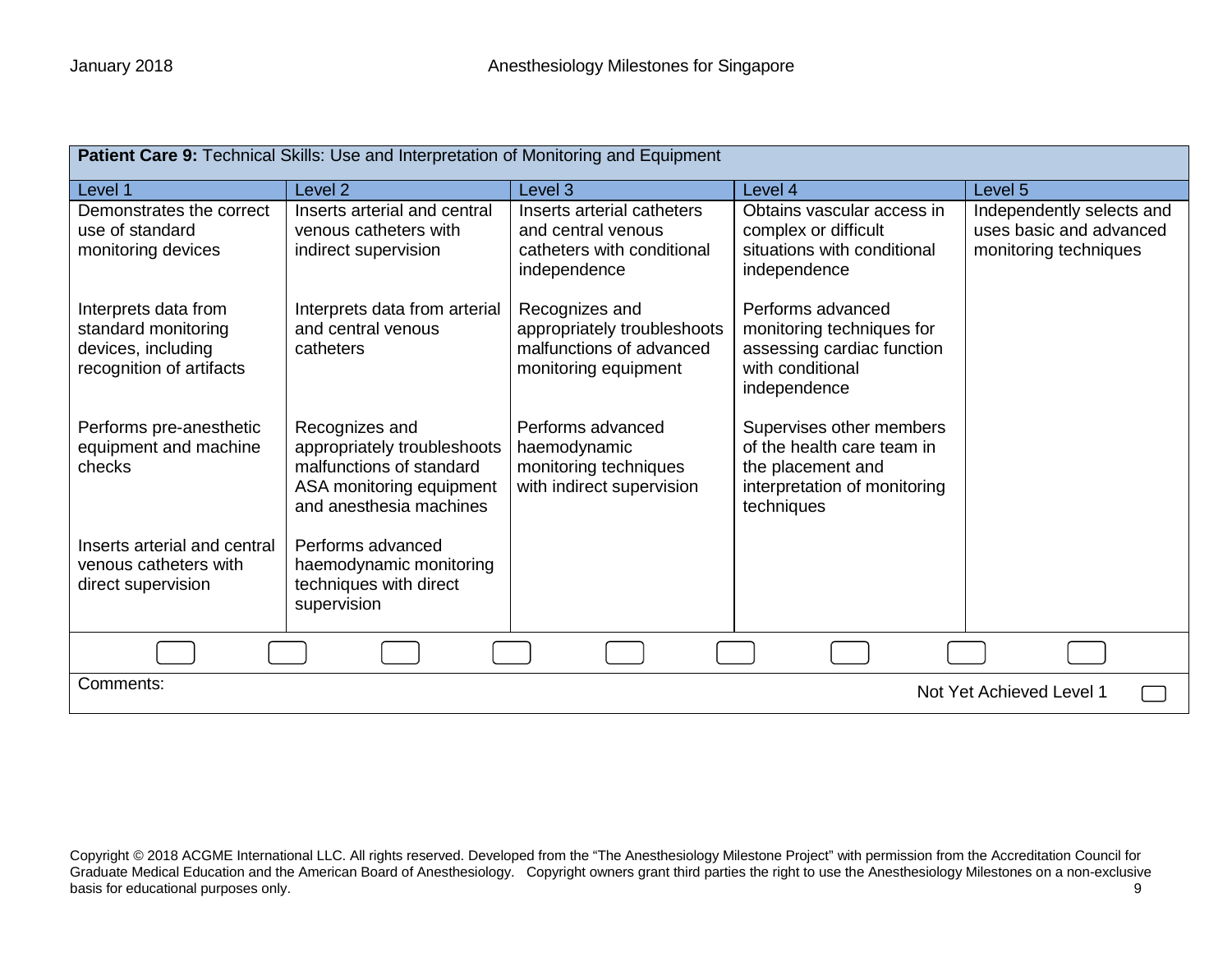| <b>Patient Care 10: Technical Skills: Regional Anesthesia</b>                                                                                                                                    |                                                                                                                                                                                   |                                                                                                                                                                                                                                                                                        |                                                                                                                                                                                                        |                                                                                                                                                                                         |
|--------------------------------------------------------------------------------------------------------------------------------------------------------------------------------------------------|-----------------------------------------------------------------------------------------------------------------------------------------------------------------------------------|----------------------------------------------------------------------------------------------------------------------------------------------------------------------------------------------------------------------------------------------------------------------------------------|--------------------------------------------------------------------------------------------------------------------------------------------------------------------------------------------------------|-----------------------------------------------------------------------------------------------------------------------------------------------------------------------------------------|
| Level 1                                                                                                                                                                                          | Level <sub>2</sub>                                                                                                                                                                | Level 3                                                                                                                                                                                                                                                                                | Level 4                                                                                                                                                                                                | Level 5                                                                                                                                                                                 |
| Demonstrates sterile<br>technique<br>Identifies physiologic<br>changes associated with<br>local anesthesia<br>administration and seeks<br>help appropriately                                     | Performs spinal anesthesia<br>under indirect supervision<br>Performs epidural<br>anesthesia under direct<br>supervision<br>Performs basic peripheral<br>nerve blocks under direct | Performs spinal anesthesia<br>under conditional<br>independence<br>Performs lumbar epidural<br>anesthesia under indirect<br>supervision<br>Perform thoracic epidurals                                                                                                                  | Performs epidural and<br>peripheral nerve blocks with<br>conditional independence<br>Perform thoracic epidurals<br>under indirect supervision<br>Supervises junior residents<br>in performing regional | Independently performs<br>peripheral and neuraxial<br>regional anesthesia<br>techniques<br>Independently manages<br>problems or complications<br>associated with regional<br>anesthesia |
| Applies appropriate<br>monitors and prepares<br>resuscitative equipment<br>prior to performing<br>regional anesthesia<br>procedures<br>Performs spinal<br>anesthesia under direct<br>supervision | supervision                                                                                                                                                                       | under direct supervision<br>Perform basic peripheral<br>nerve blocks under indirect<br>supervision<br>Perform advanced<br>peripheral nerve blocks<br>under direct supervision<br>Performs basic pediatric<br>regional anesthesia (e.g.,<br>caudal blockade) with<br>direct supervision | anesthetics and other<br>health care providers on<br>issues related to regional<br>anesthesia<br>Perform advanced<br>peripheral nerve blocks<br>under indirect supervision                             |                                                                                                                                                                                         |
| Recognizes problems or<br>complications associated<br>with regional anesthesia,<br>and manages them with<br>direct supervision                                                                   |                                                                                                                                                                                   | Recognizes problems or<br>complications associated<br>with regional anesthesia<br>and manages them with<br>indirect supervision                                                                                                                                                        | Manages problems or<br>complications associated<br>with regional anesthesia<br>with conditional<br>independence                                                                                        |                                                                                                                                                                                         |
|                                                                                                                                                                                                  |                                                                                                                                                                                   |                                                                                                                                                                                                                                                                                        |                                                                                                                                                                                                        |                                                                                                                                                                                         |
| Comments:<br>Not Yet Achieved Level 1                                                                                                                                                            |                                                                                                                                                                                   |                                                                                                                                                                                                                                                                                        |                                                                                                                                                                                                        |                                                                                                                                                                                         |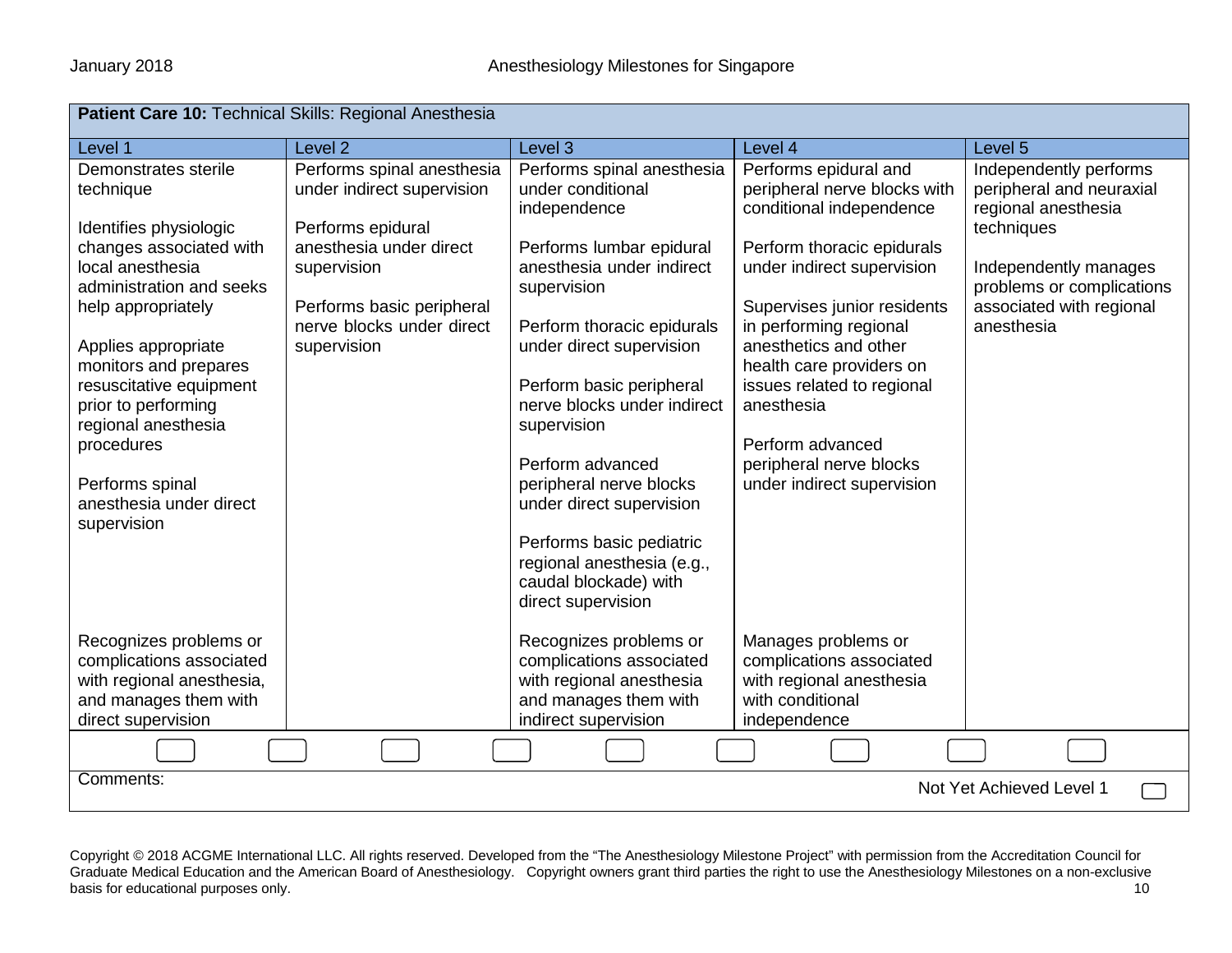|                                                                                                                                          | Medical Knowledge 1: Knowledge of Biomedical, Clinical, Epidemiological, and Social-Behavioral Sciences                                                                                      |                                                                                                                                                        |                                                                                                               |                                   |
|------------------------------------------------------------------------------------------------------------------------------------------|----------------------------------------------------------------------------------------------------------------------------------------------------------------------------------------------|--------------------------------------------------------------------------------------------------------------------------------------------------------|---------------------------------------------------------------------------------------------------------------|-----------------------------------|
| Level 1                                                                                                                                  | Level 2                                                                                                                                                                                      | Level 3                                                                                                                                                | Level 4                                                                                                       | Level 5                           |
| Demonstrates knowledge<br>of the etiology,<br>pathophysiology,<br>diagnosis, and treatment of<br>common medical and<br>surgical problems | Achieves satisfactory<br>Medical Knowledge rating<br>by the Clinical Competence<br>Committee (CCC) related to<br>the anesthetic care of<br>healthy patients undergoing<br>routine procedures | Achieves satisfactory<br>Medical Knowledge rating<br>by the CCC related to the<br>anesthetic care of<br>subspecialty or medically-<br>complex patients | Achieves satisfactory<br>Medical Knowledge rating by<br>the CCC related to<br>anesthetic care of all patients | Has passed an Exit<br>Examination |
| Has passed Fundamentals<br>of Anesthesia Test or<br>equivalent                                                                           |                                                                                                                                                                                              | Has passed Final M.Med<br>(Anaes.) or its equivalent                                                                                                   |                                                                                                               |                                   |
|                                                                                                                                          |                                                                                                                                                                                              |                                                                                                                                                        |                                                                                                               |                                   |
| Comments:<br>Not Yet Achieved Level 1                                                                                                    |                                                                                                                                                                                              |                                                                                                                                                        |                                                                                                               |                                   |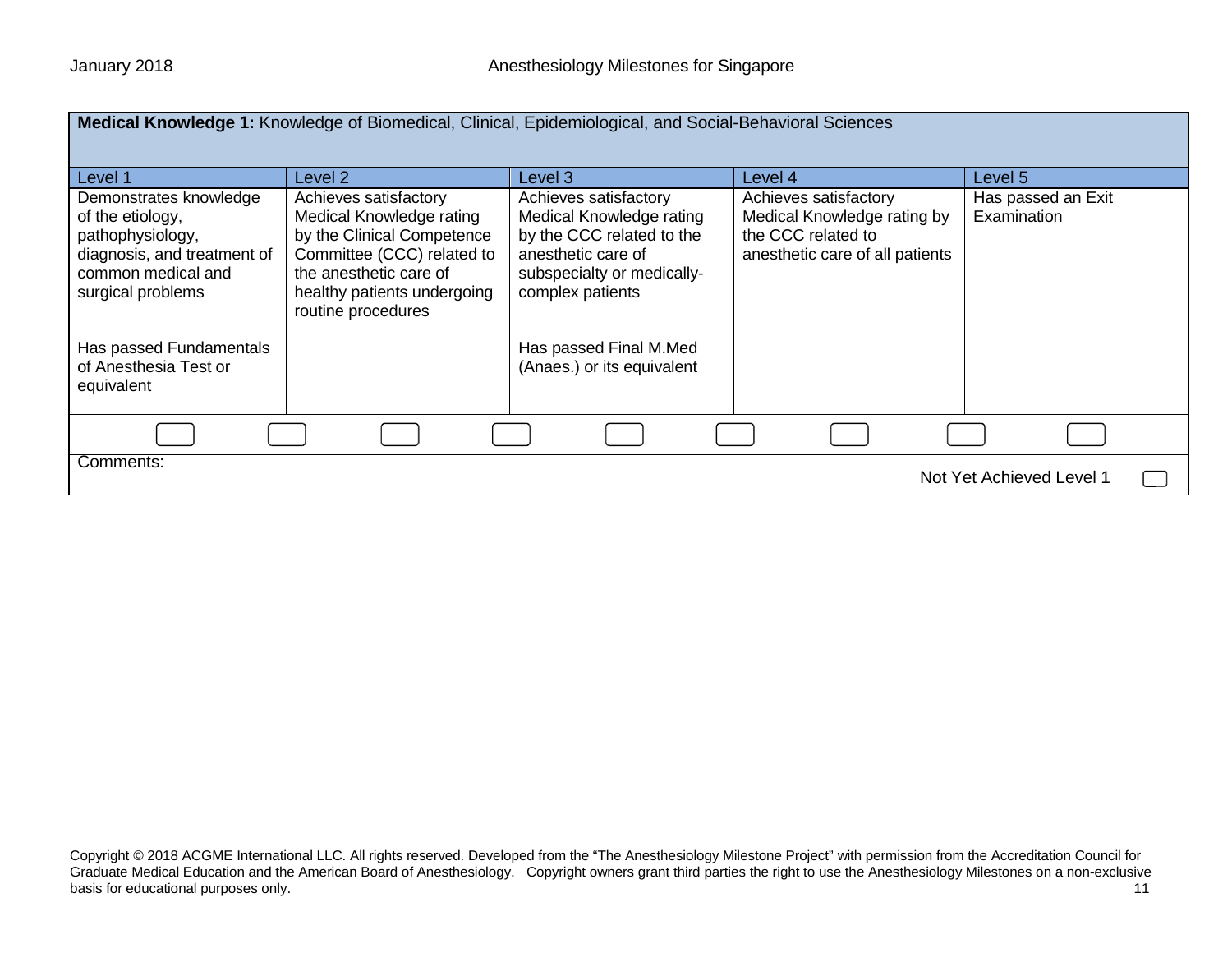| Systems-Based Practice 1: Patient Safety and Quality Improvement                       |                                                                                                                                   |                                                                                                             |                                                                                                                         |                                                                                                                       |  |
|----------------------------------------------------------------------------------------|-----------------------------------------------------------------------------------------------------------------------------------|-------------------------------------------------------------------------------------------------------------|-------------------------------------------------------------------------------------------------------------------------|-----------------------------------------------------------------------------------------------------------------------|--|
| Level 1                                                                                | Level <sub>2</sub>                                                                                                                | Level 3                                                                                                     | Level 4                                                                                                                 | Level 5                                                                                                               |  |
| Demonstrates knowledge<br>of common patient safety<br>events                           | Identifies system factors<br>that lead to patient safety<br>events                                                                | Participates in analysis of<br>patient safety events<br>(simulated or actual)                               | Conducts analysis of<br>patient safety events and<br>offers error prevention<br>strategies (simulated or<br>actual)     | Actively engages teams<br>and processes to modify<br>systems to prevent patient<br>safety events                      |  |
| Demonstrates knowledge<br>of how to report patient<br>safety events                    | Reports patient safety<br>events through<br>institutional reporting<br>systems (actual or<br>simulated)                           | Participates in disclosure of<br>patient safety events to<br>patients and families<br>(simulated or actual) | Discloses patient safety<br>events to patients and<br>families (simulated or<br>actual)                                 | Role models or mentors<br>others in the disclosure of<br>patient safety events                                        |  |
| Demonstrates knowledge<br>of basic quality<br>improvement<br>methodologies and metrics | Describes local quality<br>improvement initiatives<br>(e.g., community<br>vaccination rate, infection<br>rate, smoking cessation) | Participates in local quality<br>improvement initiatives                                                    | Demonstrates the skills<br>required to identify,<br>develop, implement, and<br>analyze a quality<br>improvement project | Creates, implements, and<br>assesses quality<br>improvement initiatives at<br>the institutional or<br>community level |  |
|                                                                                        |                                                                                                                                   |                                                                                                             |                                                                                                                         |                                                                                                                       |  |
| Comments:<br>Not Yet Achieved Level 1                                                  |                                                                                                                                   |                                                                                                             |                                                                                                                         |                                                                                                                       |  |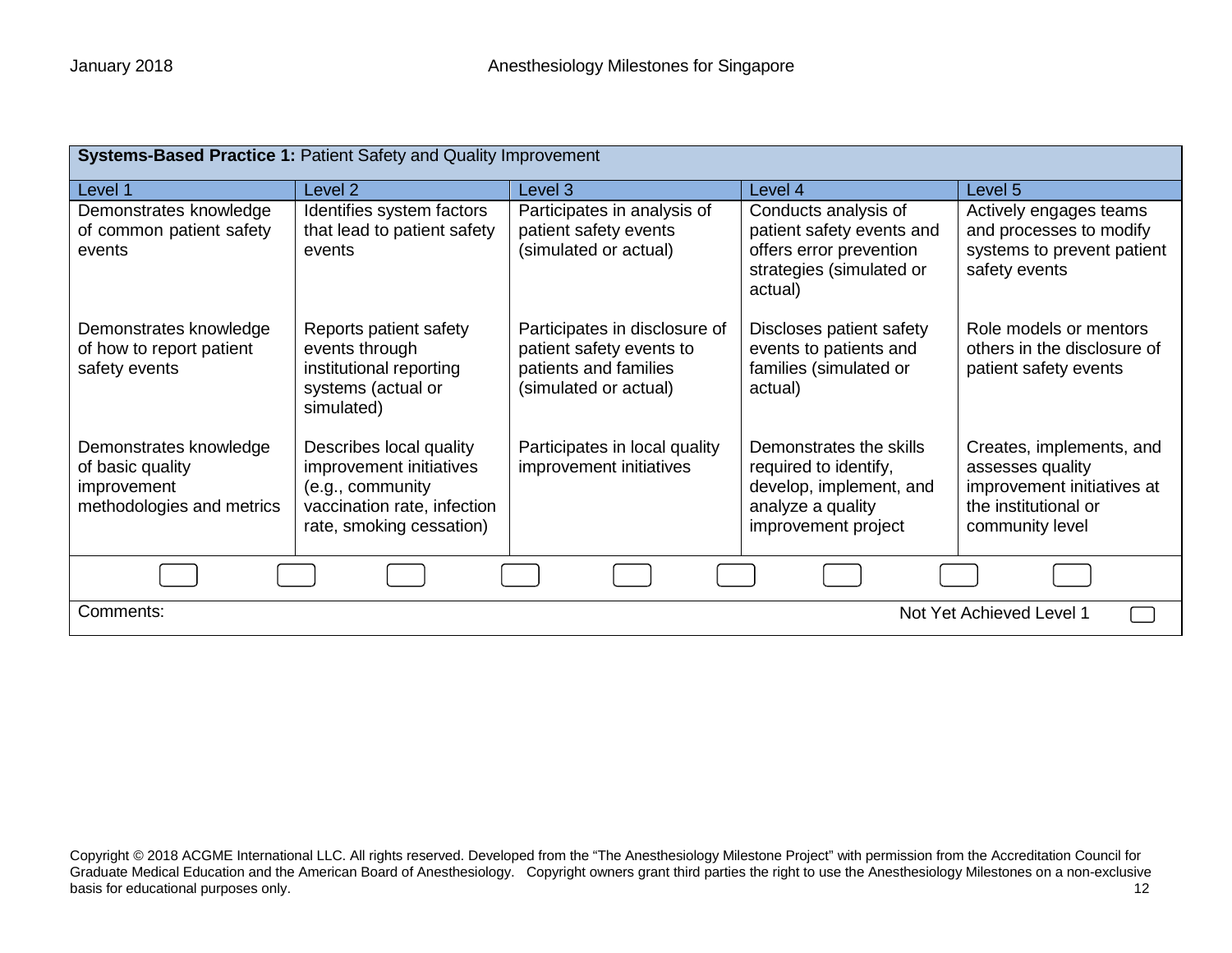| Systems-Based Practice 2: System Navigation for Patient-Centered Care                    |                                                                                                                                        |                                                                                                                                          |                                                                                                                                                                                  |                                                                                                                                 |  |
|------------------------------------------------------------------------------------------|----------------------------------------------------------------------------------------------------------------------------------------|------------------------------------------------------------------------------------------------------------------------------------------|----------------------------------------------------------------------------------------------------------------------------------------------------------------------------------|---------------------------------------------------------------------------------------------------------------------------------|--|
| Level 1                                                                                  | Level <sub>2</sub>                                                                                                                     | Level <sub>3</sub>                                                                                                                       | Level 4                                                                                                                                                                          | Level <sub>5</sub>                                                                                                              |  |
| Demonstrates knowledge<br>of care coordination                                           | Coordinates care of<br>patients in routine clinical<br>situations effectively<br>utilizing the roles of the<br>interprofessional teams | Coordinates care of patients<br>in complex clinical<br>situations effectively<br>utilizing the roles of their<br>interprofessional teams | Role models effective<br>coordination of patient-<br>centered care among<br>different disciplines and<br>specialties                                                             | Analyses the process of<br>care coordination and<br>leads in the design and<br>implementation of<br>improvements                |  |
| Identifies key elements for<br>safe and effective<br>transitions of care and<br>handoffs | Performs safe and<br>effective transitions of<br>care/handoffs in routine<br>clinical situations                                       | Performs safe and effective<br>transitions of care/handoffs<br>in complex clinical<br>situations                                         | Role models and<br>advocates for safe and<br>effective transitions of<br>care/handoffs within and<br>across health care<br>delivery systems,<br>including outpatient<br>settings | Improves quality of<br>transitions of care within<br>and across health care<br>delivery systems to<br>optimize patient outcomes |  |
| Demonstrates knowledge<br>of population and<br>community health needs<br>and disparities | Identifies specific<br>population and community<br>health needs and<br>inequities for their local<br>population                        | Uses local resources<br>effectively to meet the<br>needs of a patient<br>population and community                                        | Participates in changing<br>and adapting practice to<br>provide for the needs of<br>specific populations                                                                         | Leads innovations and<br>advocates for populations<br>and communities with<br>health care inequities                            |  |
|                                                                                          |                                                                                                                                        |                                                                                                                                          |                                                                                                                                                                                  |                                                                                                                                 |  |
| Comments:<br>Not Yet Achieved Level 1                                                    |                                                                                                                                        |                                                                                                                                          |                                                                                                                                                                                  |                                                                                                                                 |  |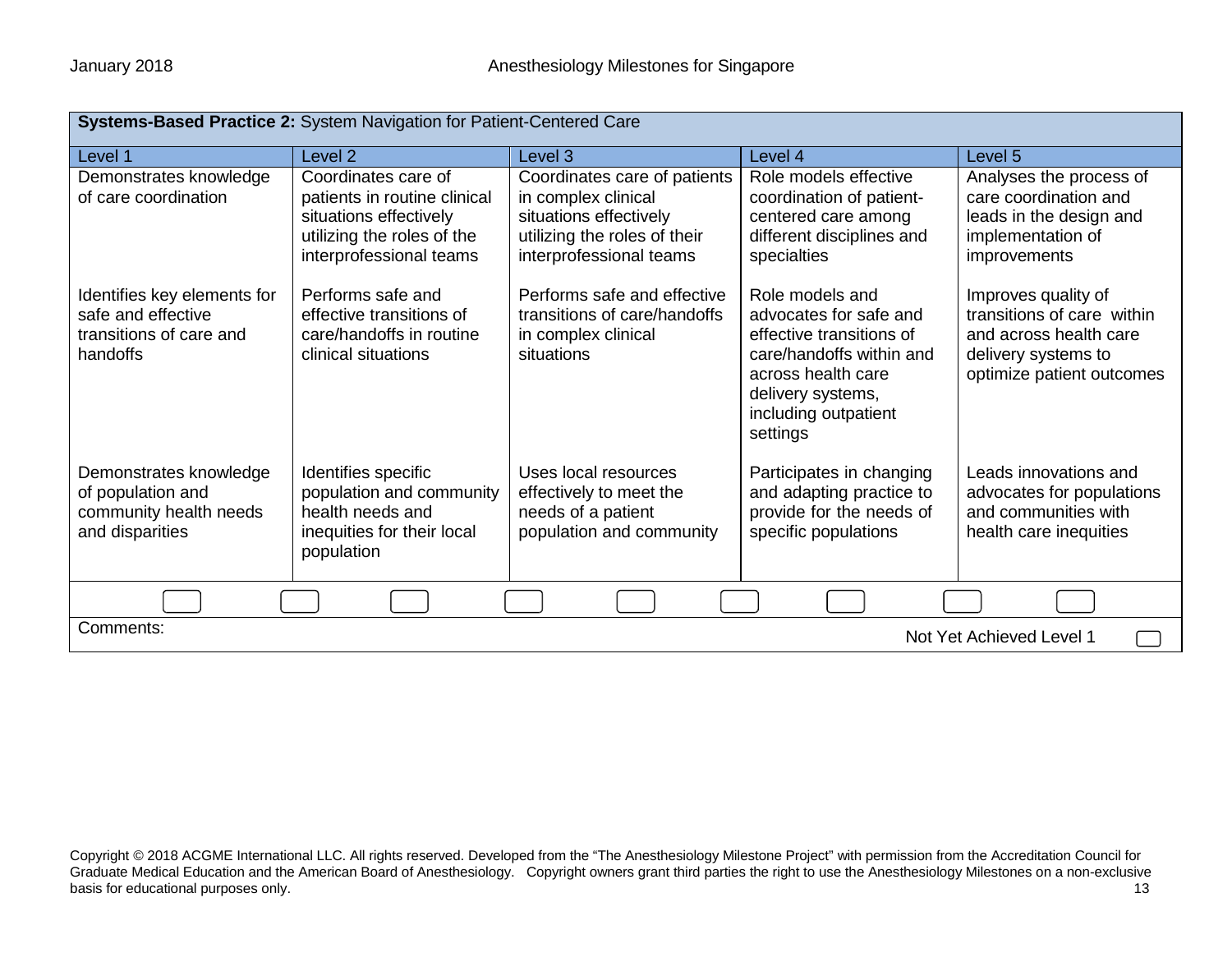| Systems-Based Practice 3: Physician Role in Health Care Systems |                                                                                                                                  |                                                                                                                                                                                                                                    |                                                                                                                                                                                                                                                                                                     |                                                                                                                    |  |
|-----------------------------------------------------------------|----------------------------------------------------------------------------------------------------------------------------------|------------------------------------------------------------------------------------------------------------------------------------------------------------------------------------------------------------------------------------|-----------------------------------------------------------------------------------------------------------------------------------------------------------------------------------------------------------------------------------------------------------------------------------------------------|--------------------------------------------------------------------------------------------------------------------|--|
| Level 1                                                         | Level <sub>2</sub>                                                                                                               | Level 3                                                                                                                                                                                                                            | Level 4                                                                                                                                                                                                                                                                                             | Level 5                                                                                                            |  |
| Identifies components of<br>the complex health care<br>system   | Describes the physician's<br>role and how the<br>interrelated components of<br>complex health care<br>system impact patient care | Analyzes how personal<br>practice affects the system<br>(e.g., length of stay,<br>readmission rates, clinical<br>efficiency)<br>Utilizes shared decision<br>making in patient care,<br>taking into consideration<br>payment models | Manages the interrelated<br>components of the<br>complex health care<br>systems for efficient and<br>effective patient care<br>Advocates for patient care<br>understanding the<br>limitations of each<br>patient's payment model<br>(e.g., community<br>resources, patient<br>assistance resources) | Advocates for or leads<br>change to enhance<br>systems for high value,<br>efficient, and effective<br>patient care |  |
|                                                                 |                                                                                                                                  |                                                                                                                                                                                                                                    |                                                                                                                                                                                                                                                                                                     |                                                                                                                    |  |
| Comments:<br>Not Yet Achieved Level 1                           |                                                                                                                                  |                                                                                                                                                                                                                                    |                                                                                                                                                                                                                                                                                                     |                                                                                                                    |  |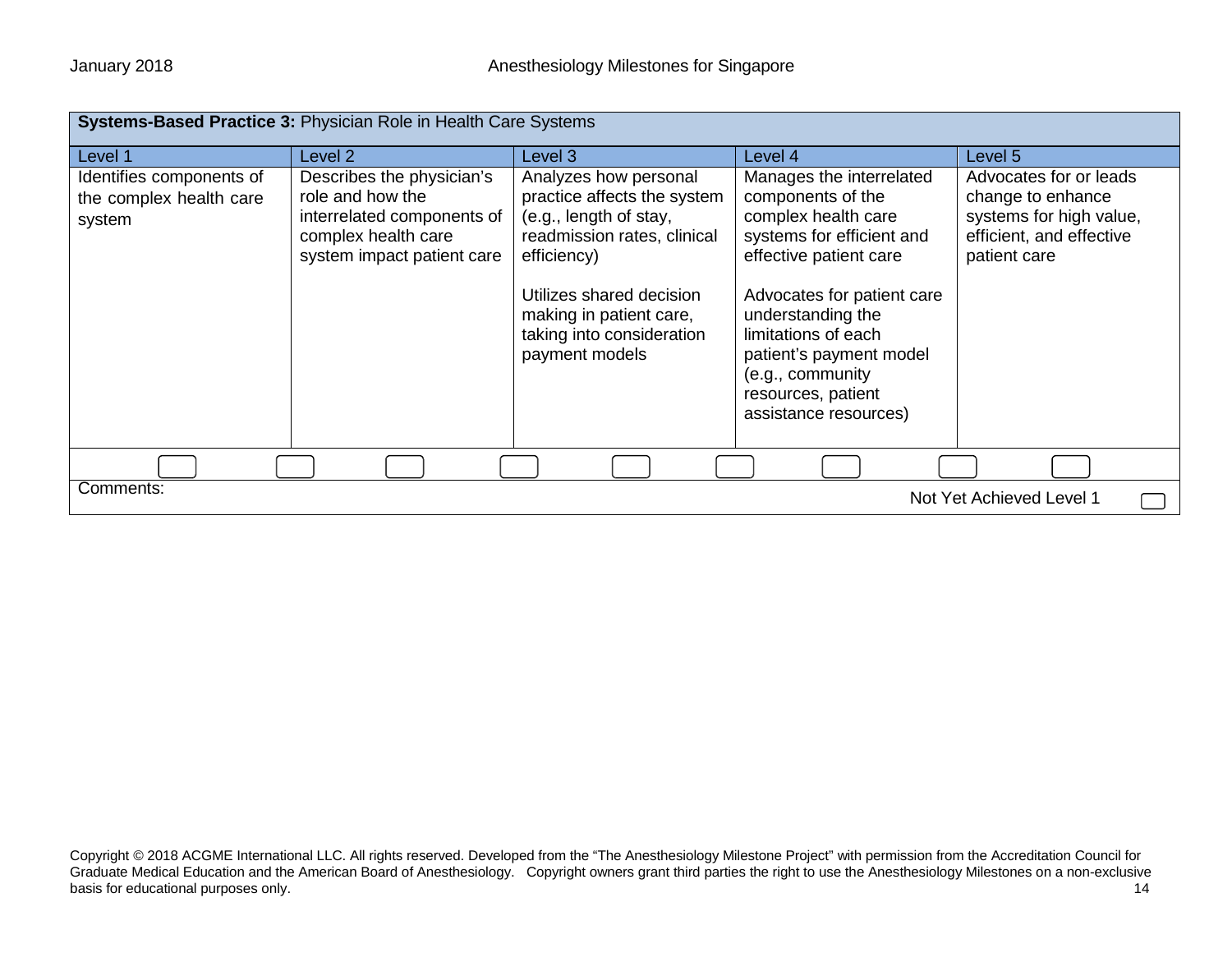| Practice-Based Learning and Improvement 1: Evidence-Based and Informed Practice                                                                                 |                                                                                                                             |                                                                                                                                  |                                                                                                                                                                     |                                                                                                                                                    |
|-----------------------------------------------------------------------------------------------------------------------------------------------------------------|-----------------------------------------------------------------------------------------------------------------------------|----------------------------------------------------------------------------------------------------------------------------------|---------------------------------------------------------------------------------------------------------------------------------------------------------------------|----------------------------------------------------------------------------------------------------------------------------------------------------|
|                                                                                                                                                                 |                                                                                                                             |                                                                                                                                  |                                                                                                                                                                     |                                                                                                                                                    |
| Level 1                                                                                                                                                         | Level 2                                                                                                                     | Level 3                                                                                                                          | Level 4                                                                                                                                                             | Level 5                                                                                                                                            |
| Demonstrates how to<br>access and use available<br>evidence, and incorporate<br>patient preferences and<br>values in order to take care<br>of a routine patient | Articulates clinical<br>questions and elicits<br>patient preferences and<br>values in order to guide<br>evidence-based care | Locates and applies the<br>best available evidence,<br>integrated with patient<br>preference, to the care<br>of complex patients | Critically appraises and<br>applies evidence even in<br>the face of uncertainty and<br>conflicting evidence to<br>guide care, tailored to the<br>individual patient | Coaches others to critically<br>appraise and apply<br>evidence for complex<br>patients; and/or<br>participates in the<br>development of guidelines |
|                                                                                                                                                                 |                                                                                                                             |                                                                                                                                  |                                                                                                                                                                     |                                                                                                                                                    |
| Comments:<br>Not Yet Achieved Level 1                                                                                                                           |                                                                                                                             |                                                                                                                                  |                                                                                                                                                                     |                                                                                                                                                    |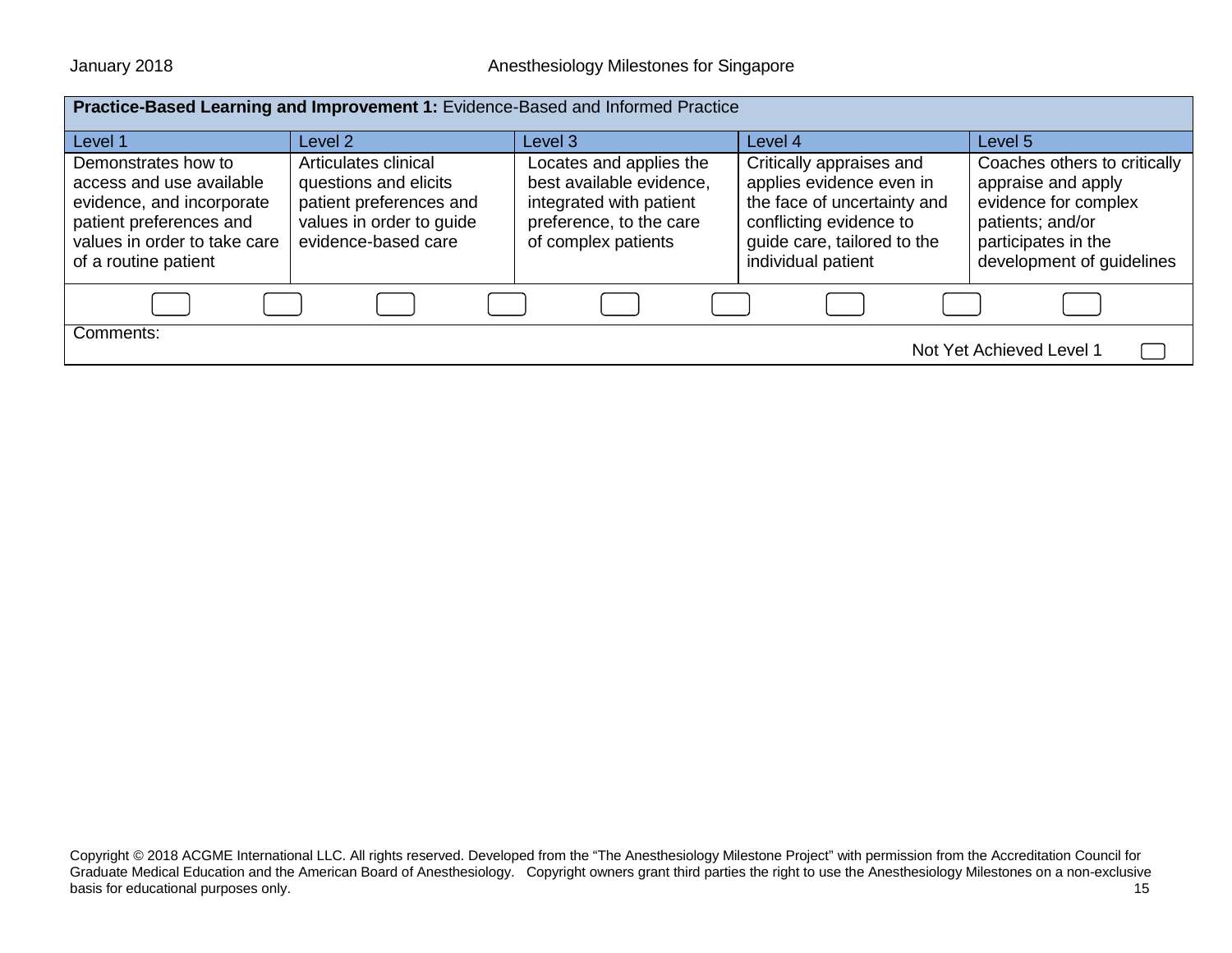| Practice-Based Learning and Improvement 2: Reflective Practice and Commitment to Personal Growth      |                                                                                                                        |                                                                                                                                            |                                                                                                                                   |                                                                                            |  |
|-------------------------------------------------------------------------------------------------------|------------------------------------------------------------------------------------------------------------------------|--------------------------------------------------------------------------------------------------------------------------------------------|-----------------------------------------------------------------------------------------------------------------------------------|--------------------------------------------------------------------------------------------|--|
| Level 1                                                                                               | Level <sub>2</sub>                                                                                                     | Level 3                                                                                                                                    | Level 4                                                                                                                           | Level 5                                                                                    |  |
| Accepts responsibility for<br>personal and professional<br>development by<br>establishing goals       | Demonstrates openness to<br>performance data<br>(feedback and other input)<br>in order to inform goals                 | Seeks performance data<br>episodically, with<br>adaptability and humility                                                                  | Intentionally seeks<br>performance data<br>consistently, with<br>adaptability and humility                                        | Role models consistently<br>seeking performance data,<br>with adaptability and<br>humility |  |
| Identifies the factors that<br>contribute to gap(s)<br>between expectations and<br>actual performance | Analyzes and reflects on<br>the factors that contribute<br>to gap(s) between<br>expectations and actual<br>performance | Analyzes, reflects on, and<br>institutes behavioral<br>change(s) to narrow the<br>gap(s) between<br>expectations and actual<br>performance | Challenges assumptions<br>and considers alternatives<br>in narrowing the gap(s)<br>between expectations and<br>actual performance | Coaches others on<br>reflective practice                                                   |  |
| Actively seeks<br>opportunities to improve                                                            | Designs and implements a<br>learning plan, with<br>prompting                                                           | Independently creates and<br>implements a learning plan                                                                                    | Uses performance data to<br>measure the effectiveness<br>of the learning plan and,<br>when necessary, improves<br>it              | Facilitates the design and<br>implementation of learning<br>plans for others               |  |
|                                                                                                       |                                                                                                                        |                                                                                                                                            |                                                                                                                                   |                                                                                            |  |
| Comments:<br>Not Yet Achieved Level 1                                                                 |                                                                                                                        |                                                                                                                                            |                                                                                                                                   |                                                                                            |  |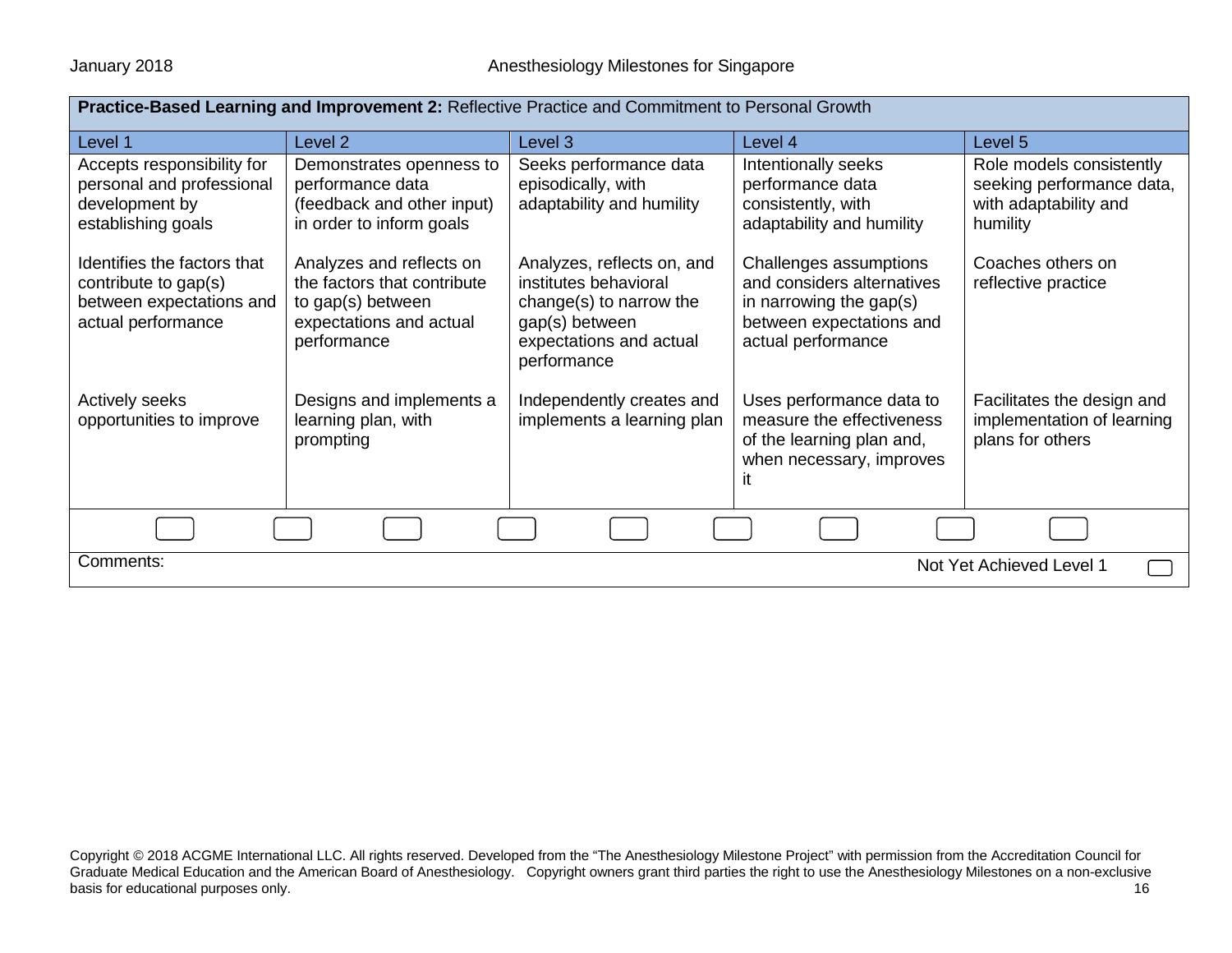| Professionalism 1: Professional Behavior and Ethical Principles                                                                                                                                                                                    |                                                                             |                                                                                            |                                                                                                                                                                                                                 |                                                                                                                                           |  |
|----------------------------------------------------------------------------------------------------------------------------------------------------------------------------------------------------------------------------------------------------|-----------------------------------------------------------------------------|--------------------------------------------------------------------------------------------|-----------------------------------------------------------------------------------------------------------------------------------------------------------------------------------------------------------------|-------------------------------------------------------------------------------------------------------------------------------------------|--|
| Level 1                                                                                                                                                                                                                                            | Level <sub>2</sub>                                                          | Level 3                                                                                    | Level 4                                                                                                                                                                                                         | Level 5                                                                                                                                   |  |
| Identifies and describes<br>potential triggers for<br>professionalism lapses                                                                                                                                                                       | Demonstrates insight into<br>professional behavior in<br>routine situations | Demonstrates<br>professional behavior in<br>complex or stressful<br>situations             | Recognizes situations that<br>may trigger<br>professionalism lapses<br>and intervenes to prevent<br>lapses in self and others                                                                                   | Coaches others when<br>their behavior fails to<br>meet professional<br>expectations                                                       |  |
| Describes when and how<br>to appropriately report<br>professionalism lapses,<br>including strategies for<br>addressing common<br>barriers                                                                                                          | Takes responsibility for<br>own professionalism<br>lapses                   | Analyzes complex<br>situations using ethical<br>principles                                 | Recognizes and utilizes<br>appropriate resources for<br>managing and resolving<br>ethical dilemmas as<br>needed (e.g., ethics<br>consultations, literature<br>review, risk<br>management/legal<br>consultation) | Identifies and seeks to<br>address system-level<br>factors that induce or<br>exacerbate ethical<br>problems or impede their<br>resolution |  |
| Demonstrates<br>knowledge of the ethical<br>principles underlying<br>informed consent,<br>surrogate decision<br>making, advance<br>directives, confidentiality,<br>error disclosure,<br>stewardship of limited<br>resources, and related<br>topics | Analyzes straightforward<br>situations using ethical<br>principles          | Recognizes need to seek<br>help in managing and<br>resolving complex ethical<br>situations |                                                                                                                                                                                                                 |                                                                                                                                           |  |
|                                                                                                                                                                                                                                                    |                                                                             |                                                                                            |                                                                                                                                                                                                                 |                                                                                                                                           |  |
| Comments:<br>Not Yet Achieved Level 1                                                                                                                                                                                                              |                                                                             |                                                                                            |                                                                                                                                                                                                                 |                                                                                                                                           |  |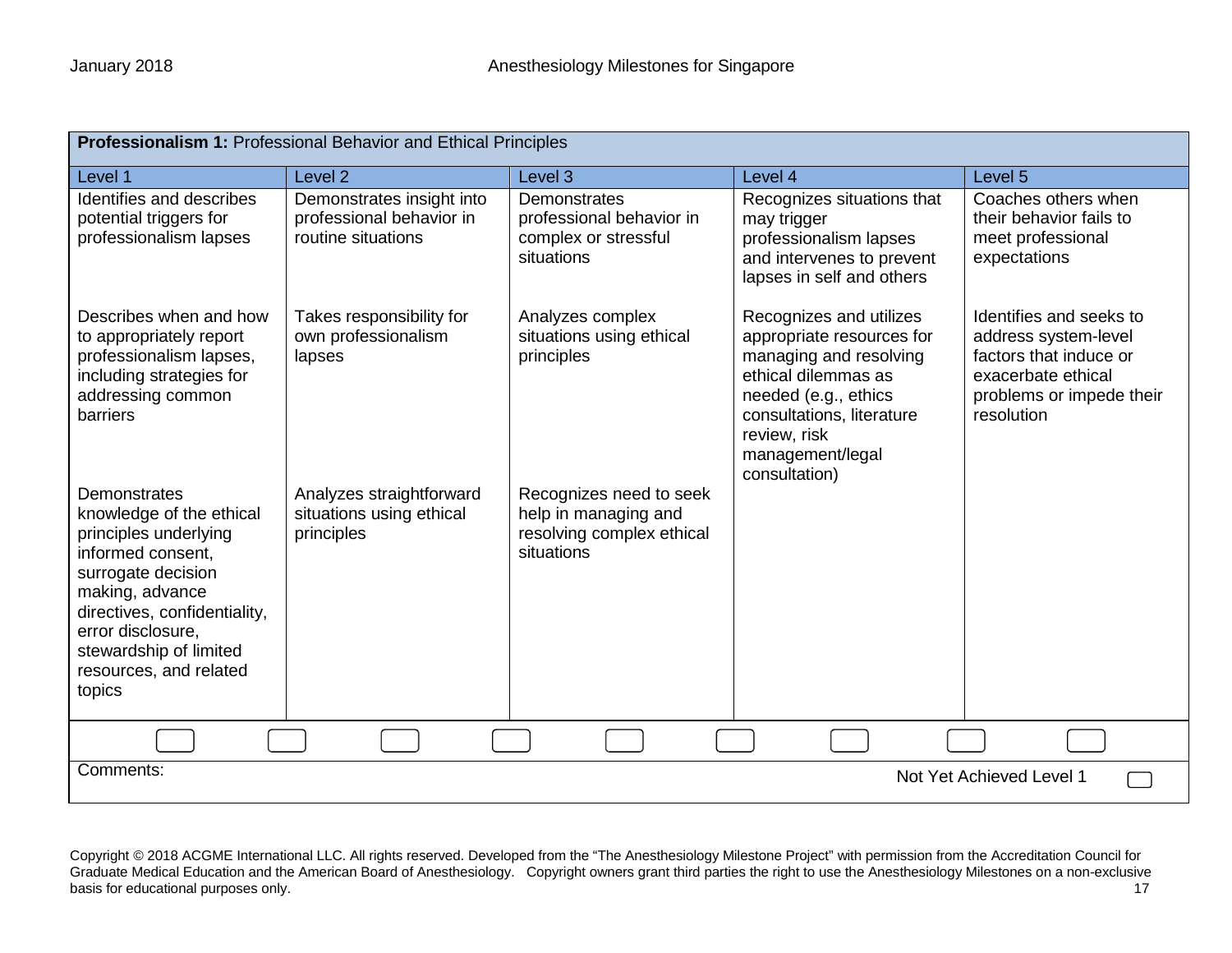| Professionalism 2: Accountability/Conscientiousness                                                                                                                                                                 |                                                                                                                               |                                                                                                                                               |                                                                                                                             |                                       |
|---------------------------------------------------------------------------------------------------------------------------------------------------------------------------------------------------------------------|-------------------------------------------------------------------------------------------------------------------------------|-----------------------------------------------------------------------------------------------------------------------------------------------|-----------------------------------------------------------------------------------------------------------------------------|---------------------------------------|
| Level 1                                                                                                                                                                                                             | Level 2                                                                                                                       | Level 3                                                                                                                                       | Level 4                                                                                                                     | Level 5                               |
| Takes responsibility for<br>failure to complete tasks<br>and responsibilities,<br>identifies potential<br>contributing factors, and<br>describes strategies for<br>ensuring timely task<br>completion in the future | Performs tasks and<br>responsibilities in a timely<br>manner with appropriate<br>attention to detail in routine<br>situations | Performs tasks and<br>responsibilities in a timely<br>manner with appropriate<br>attention to detail in<br>complex or stressful<br>situations | Recognizes situations that<br>may impact others' ability to<br>complete tasks and<br>responsibilities in a timely<br>manner | Takes ownership of<br>system outcomes |
| Responds promptly to<br>requests or reminders to<br>complete tasks and<br>responsibilities                                                                                                                          | Recognizes situations that<br>may impact own ability to<br>complete tasks and<br>responsibilities in a timely<br>manner       | Proactively implements<br>strategies to ensure that<br>the needs of patients,<br>teams, and systems are<br>met                                |                                                                                                                             |                                       |
|                                                                                                                                                                                                                     |                                                                                                                               |                                                                                                                                               |                                                                                                                             |                                       |
| Comments:<br>Not Yet Achieved Level 1                                                                                                                                                                               |                                                                                                                               |                                                                                                                                               |                                                                                                                             |                                       |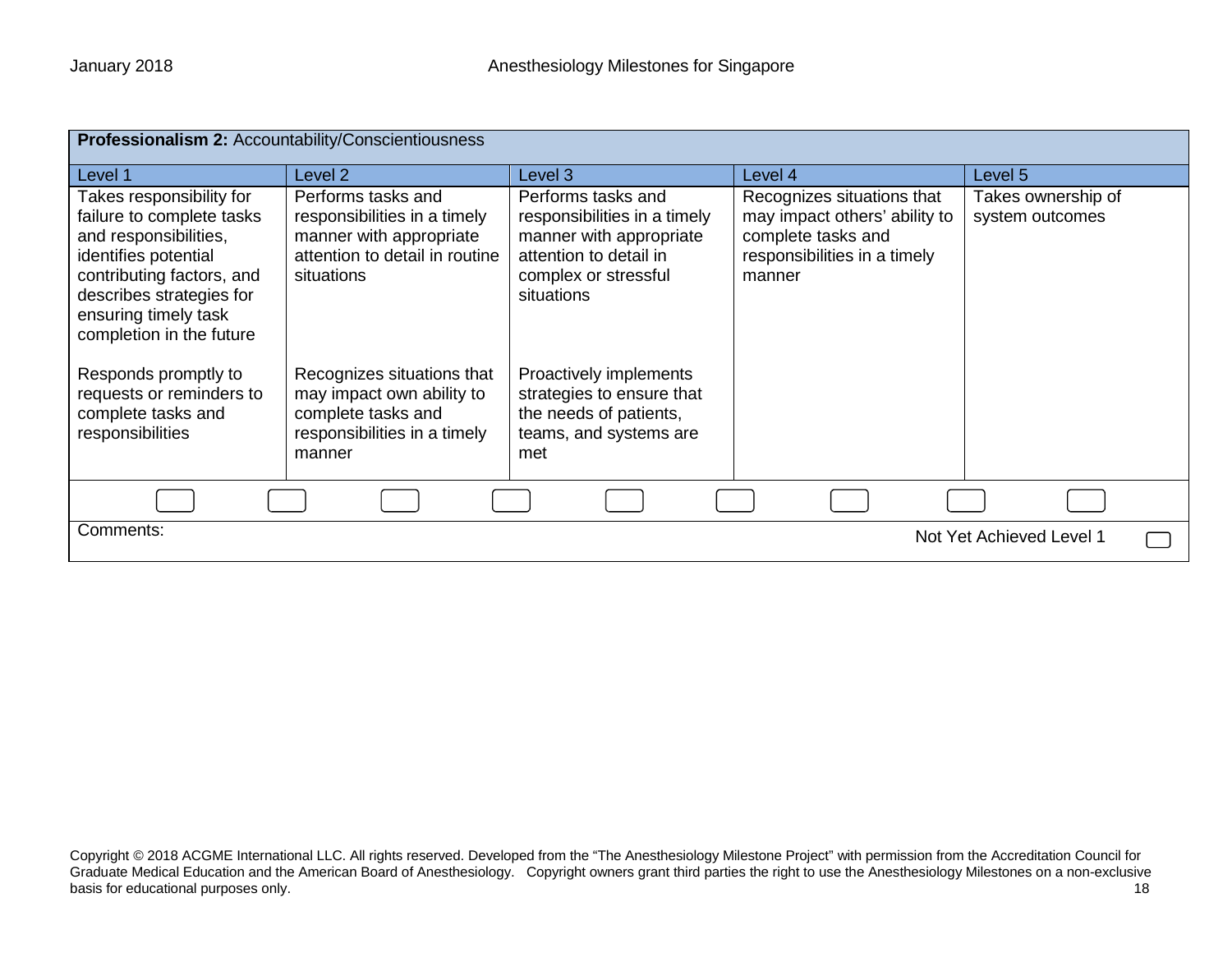| Professionalism 3: Self-Awareness and Help-Seeking                                  |                                                                                  |                                                                                                                        |                                                                                                                  |                                                                                                                                 |
|-------------------------------------------------------------------------------------|----------------------------------------------------------------------------------|------------------------------------------------------------------------------------------------------------------------|------------------------------------------------------------------------------------------------------------------|---------------------------------------------------------------------------------------------------------------------------------|
| Level 1                                                                             | Level <sub>2</sub>                                                               | Level 3                                                                                                                | Level 4                                                                                                          | Level 5                                                                                                                         |
| Recognizes status of<br>personal and<br>professional well-being,<br>with assistance | Independently recognizes<br>status of personal and<br>professional well-being    | With assistance,<br>proposes a plan to<br>optimize personal and<br>professional well-being                             | Independently develops a<br>plan to optimize personal<br>and professional well-<br>being                         | Coaches others when<br>emotional responses or<br>limitations in<br>knowledge/skills do not<br>meet professional<br>expectations |
| Recognizes limits in the<br>knowledge/skills of self<br>or team, with assistance    | Independently recognizes<br>limits in the<br>knowledge/skills of self or<br>team | With assistance,<br>proposes a plan to<br>remediate or improve<br>limits in the<br>knowledge/skills of self or<br>team | Independently develops a<br>plan to remediate or<br>improve limits in the<br>knowledge/skills of self or<br>team |                                                                                                                                 |
|                                                                                     | Demonstrates appropriate<br>help-seeking behaviors                               |                                                                                                                        |                                                                                                                  |                                                                                                                                 |
|                                                                                     |                                                                                  |                                                                                                                        |                                                                                                                  |                                                                                                                                 |
| Comments:                                                                           |                                                                                  |                                                                                                                        |                                                                                                                  | Not Yet Achieved Level 1                                                                                                        |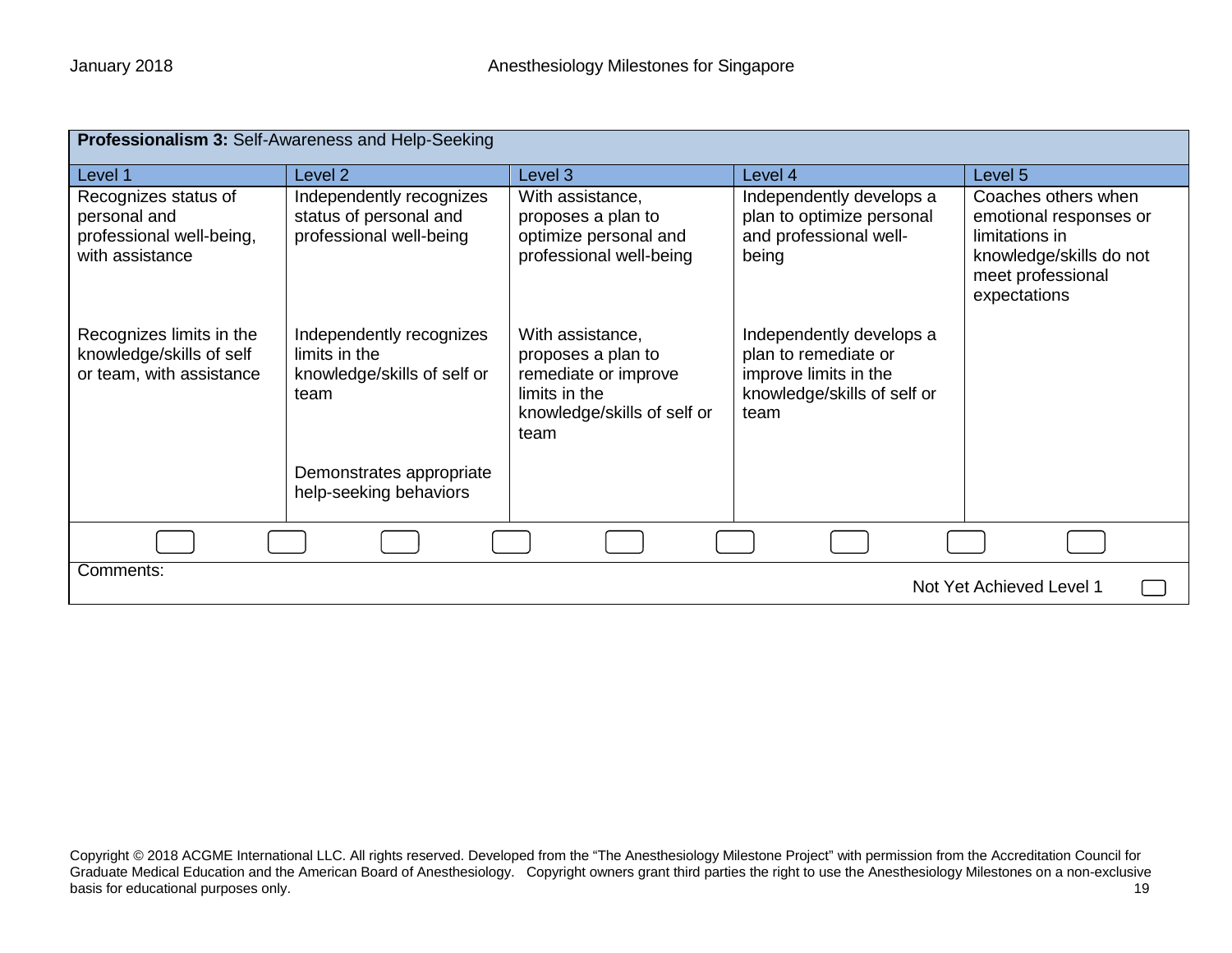| Interpersonal and Communication Skills 1: Patient- and Family-Centered Communication                                                                                                       |                                                                                                                                                                                                                      |                                                                                                                                                                                                   |                                                                                                                                                                            |                                                                                                                                              |  |
|--------------------------------------------------------------------------------------------------------------------------------------------------------------------------------------------|----------------------------------------------------------------------------------------------------------------------------------------------------------------------------------------------------------------------|---------------------------------------------------------------------------------------------------------------------------------------------------------------------------------------------------|----------------------------------------------------------------------------------------------------------------------------------------------------------------------------|----------------------------------------------------------------------------------------------------------------------------------------------|--|
| Level 1                                                                                                                                                                                    | Level <sub>2</sub>                                                                                                                                                                                                   | Level 3                                                                                                                                                                                           | Level 4                                                                                                                                                                    | Level 5                                                                                                                                      |  |
| Uses language and non-<br>verbal behavior to<br>demonstrate respect and<br>establish rapport                                                                                               | Establishes a therapeutic<br>relationship in<br>straightforward<br>encounters using active<br>listening and clear<br>language                                                                                        | Establishes a therapeutic<br>relationship<br>in challenging patient<br>encounters                                                                                                                 | Easily establishes<br>therapeutic relationships,<br>with attention to<br>patient/family concerns<br>and context, regardless of<br>complexity                               | Mentors others in situational<br>awareness and critical self-<br>reflection to consistently<br>develop positive therapeutic<br>relationships |  |
| Identifies common barriers to<br>effective communication<br>(e.g., language, disability)<br>while accurately<br>communicating own role<br>within the health care system                    | Identifies complex barriers<br>to effective<br>communication (e.g.,<br>health literacy, cultural)                                                                                                                    | When prompted, reflects<br>on personal biases while<br>attempting to minimize<br>communication barriers                                                                                           | Independently recognizes<br>personal biases while<br>attempting to proactively<br>minimize communication<br>barriers                                                       | Role models self-<br>awareness practice while<br>identifying teaching a<br>contextual approach to<br>minimize communication<br>barriers      |  |
| Identifies the need to adjust<br>communication strategies<br>based on assessment of<br>patient/family expectations<br>and understanding of their<br>health status and treatment<br>options | Organizes and initiates<br>communication with<br>patient/family by<br>introducing stakeholders,<br>setting the agenda,<br>clarifying expectations,<br>and verifying an<br>understanding of the<br>clinical situation | With guidance, sensitively<br>and compassionately<br>delivers medical<br>information; elicits<br>patient/family values, goals<br>and preferences; and<br>acknowledges uncertainty<br>and conflict | Independently uses<br>shared decision making to<br>align patient/family<br>values, goals, and<br>preferences with<br>treatment options to make<br>a personalized care plan | Role models shared<br>decision making in<br>patient/family<br>communication in situations<br>with a high degree of<br>uncertainty/conflict   |  |
|                                                                                                                                                                                            |                                                                                                                                                                                                                      |                                                                                                                                                                                                   |                                                                                                                                                                            |                                                                                                                                              |  |
| Comments:<br>Not Yet Achieved Level 1                                                                                                                                                      |                                                                                                                                                                                                                      |                                                                                                                                                                                                   |                                                                                                                                                                            |                                                                                                                                              |  |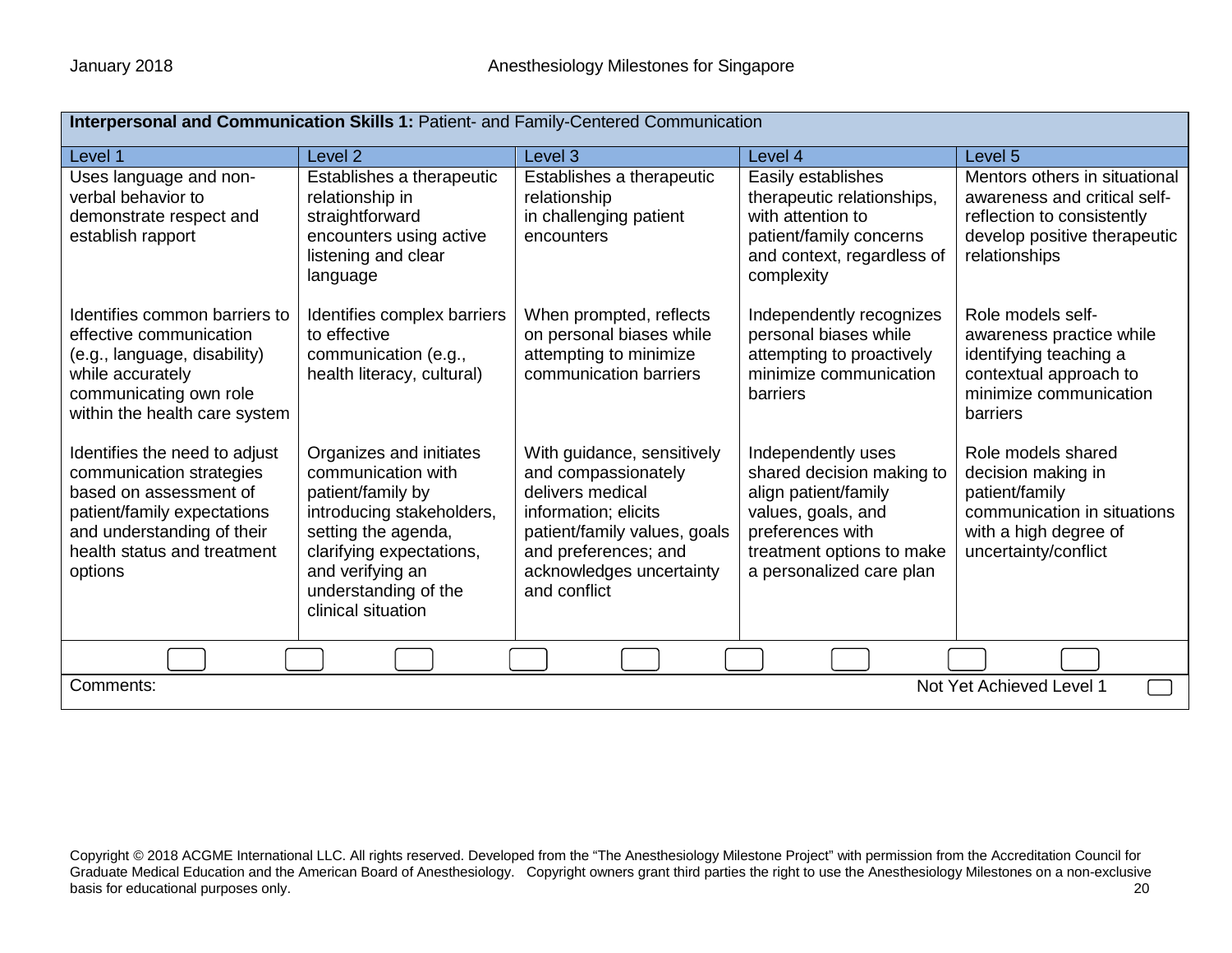| Interpersonal and Communication Skills 2: Interprofessional and Team Communication |                                                                                 |                                                                            |                                                                                                                 |                                                                                                                                                 |
|------------------------------------------------------------------------------------|---------------------------------------------------------------------------------|----------------------------------------------------------------------------|-----------------------------------------------------------------------------------------------------------------|-------------------------------------------------------------------------------------------------------------------------------------------------|
| Level 1                                                                            | Level <sub>2</sub>                                                              | Level 3                                                                    | Level 4                                                                                                         | Level 5                                                                                                                                         |
| Respectfully requests a<br>consultation                                            | Clearly and concisely<br>requests a consultation                                | Checks own<br>understanding of<br>consultant<br>recommendations            | Coordinates<br>recommendations from<br>different members of the<br>health care team to<br>optimize patient care | Role models flexible<br>communication strategies<br>that value input from all<br>health care team<br>members, resolving<br>conflict when needed |
| Respectfully receives a<br>consultation request                                    | Clearly and concisely<br>responds to a consultation<br>request                  | Checks understanding of<br>recommendations when<br>providing consultation  | Communicates feedback<br>and constructive criticism to<br>superiors                                             | Facilitates regular health<br>care team-based feedback<br>in complex situations                                                                 |
| Uses language that<br>values all members of<br>the health care team                | Communicates<br>information effectively<br>with all health care team<br>members | Uses active listening to<br>adapt communication<br>style to fit team needs |                                                                                                                 |                                                                                                                                                 |
|                                                                                    | Solicits feedback on<br>performance as a member<br>of the health care team      | Communicates concerns<br>and provides feedback to<br>peers and learners    |                                                                                                                 |                                                                                                                                                 |
|                                                                                    |                                                                                 |                                                                            |                                                                                                                 |                                                                                                                                                 |
| Comments:<br>Not Yet Achieved Level 1                                              |                                                                                 |                                                                            |                                                                                                                 |                                                                                                                                                 |